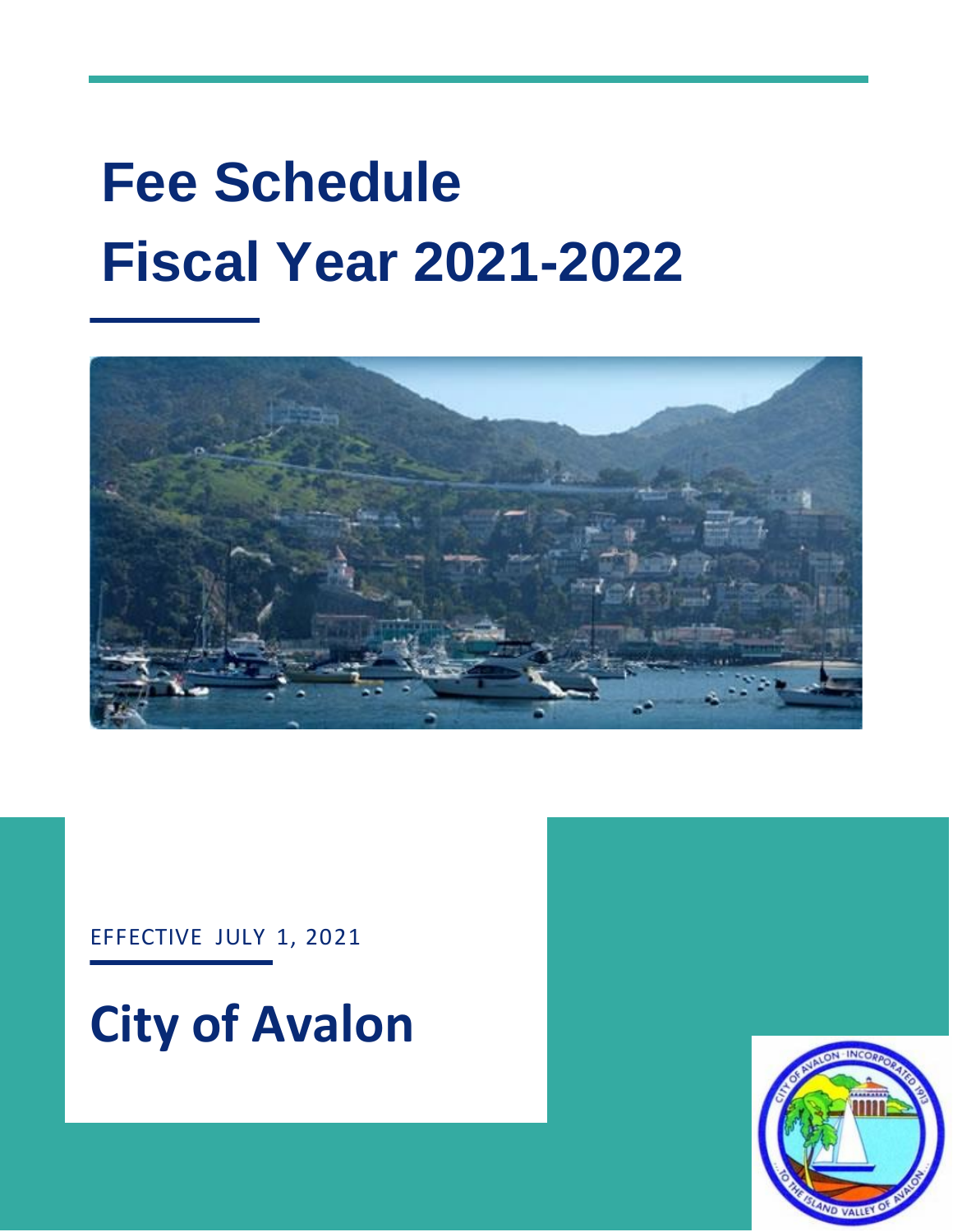|                | <b>Table of Contents</b>  |                 |
|----------------|---------------------------|-----------------|
| <b>Section</b> | <b>Department</b>         | Page            |
|                | Administration            | $\overline{2}$  |
| $\mathbf{I}$   | Cemetery                  | $\overline{3}$  |
| $\mathbf{III}$ | <b>City Clerk</b>         | $\overline{4}$  |
| IV             | Finance                   | $\overline{4}$  |
| V              | Fire                      | $\overline{5}$  |
| VI             | Harbor                    | $\frac{5-6}{5}$ |
| VII            | Law Enforcement           | $\overline{1}$  |
| VIII           | Planning                  | $8 - 14$        |
| IX             | <b>Public Works</b>       | 15              |
| X              | <b>Community Services</b> | $15 - 16$       |
| XI             | <b>Avalon Transit</b>     | <u>17</u>       |
| XII            | Use of Manpower           | $17 - 18$       |
|                | and Equipment             |                 |
|                | <b>Recreation Detail</b>  | $19 - 20$       |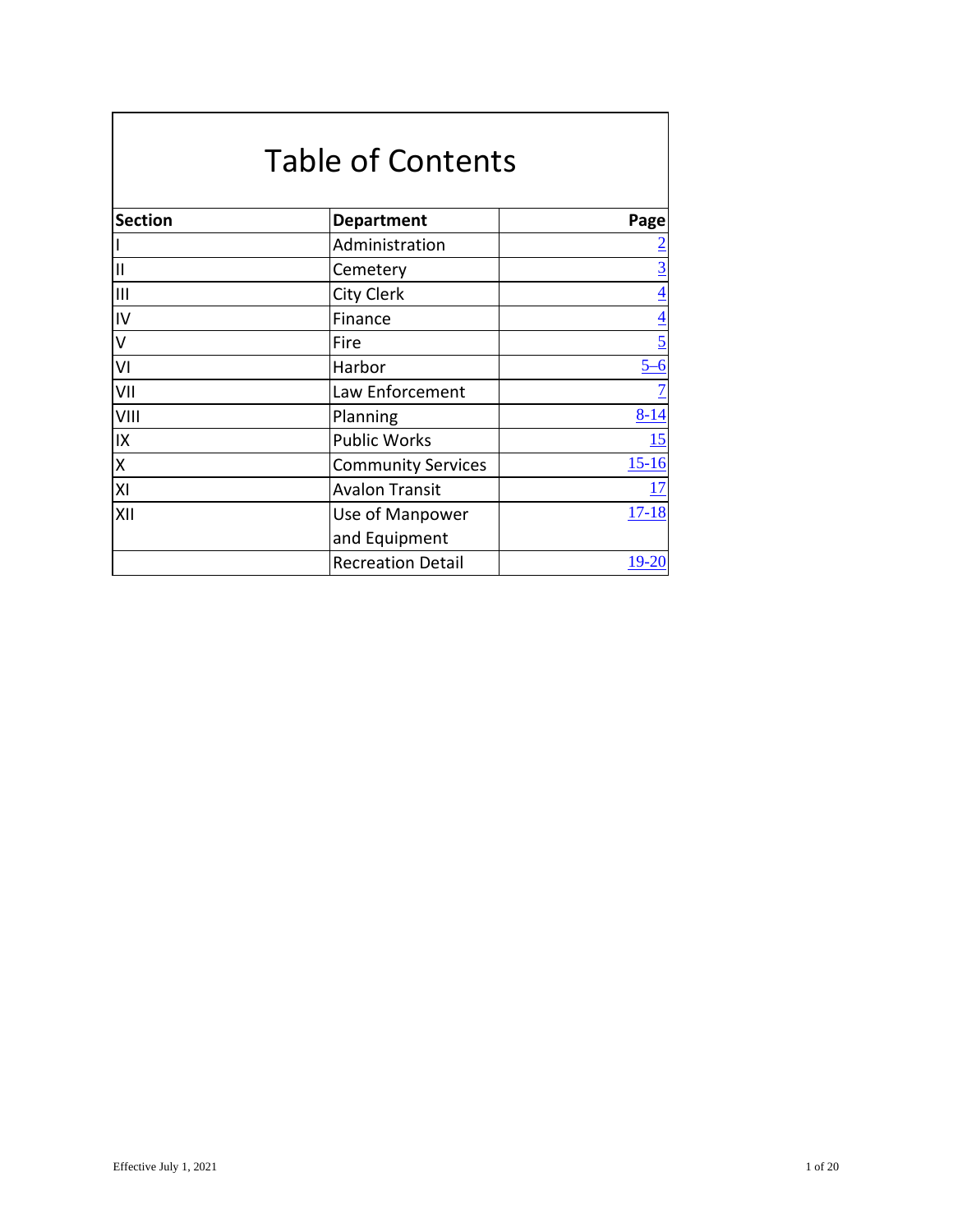<span id="page-2-0"></span>

| <b>SECTION I - ADMINISTRATION</b>          | <b>UNIT</b> | <b>FY 22</b>       |
|--------------------------------------------|-------------|--------------------|
| <b>Rental of City Hall</b>                 |             |                    |
| City Council Chambers/Conference Room      | Per day     | 177                |
| Cleaning & Key Deposit                     | Each        | 235                |
| Government and Civic Groups                | Per day     | Free with Approval |
| Bicycle License/Replacement                | Each        | 14                 |
| Legal and Professional Fees                |             | $Cost + 20%$       |
| Late Payment Fee (unless stated elsewhere) | Each        | 10% (min \$25)     |
| Late Payment Interest on Past Due Balance  | Monthly     | 0.50%              |
| <b>Transportation Permit</b>               | Each        | 249                |
| <b>Encroachment Permit</b>                 | Each        | 249                |
| Newspaper Rack Permit                      | Each        | 249                |
| Appeal to Hearing Officer                  | Each        | 249                |
| Appeal to City Council                     | Each        | 417                |
| <b>Vehicle Permits</b>                     |             |                    |
| <b>Residential Autoette</b>                | Each        | 35                 |
| <b>Residential Vehicle</b>                 | Each        | 35                 |
| Commercial Autoette App. (Hearing)         |             |                    |
| App. Hearing                               | Each        | 72                 |
| <b>Autoette Renewal</b>                    | Each        | 35                 |
| <b>Commercial Vehicle App.(Hearing)</b>    |             |                    |
| App. Hearing                               | Each        | 72                 |
| Vehicle Renewal                            | Each        | 35                 |
| Non Emergent Public Service Permit         | Each        | 35                 |
| <b>Oversized Autoette App.(Hearing)</b>    |             |                    |
| App. Hearing                               | Each        | 72                 |
| Autoette Renewal                           | Each        | 35                 |
| <b>Oversized Vehicle App.(Hearing)</b>     |             |                    |
| App. Hearing                               | Each        | 72                 |
| Vehicle Renewal                            | Each        | 35                 |
| On Service Call Placard (Annual Permit)    | Each        | 22                 |
| <b>Interior Vehicle</b>                    | Each        | 35                 |
| <b>Duplicate Hearing Notice</b>            | Each        | 81                 |
| <b>Hearing Officer Appeal</b>              | Each        | 250                |
| City Council Appeal                        | Each        | 418                |
| Daily Temporary Permit                     | Each        | 32                 |
| Monthly Temporary Permit                   | Each        | 335                |
| Permit Late Fee                            | Each        | 29                 |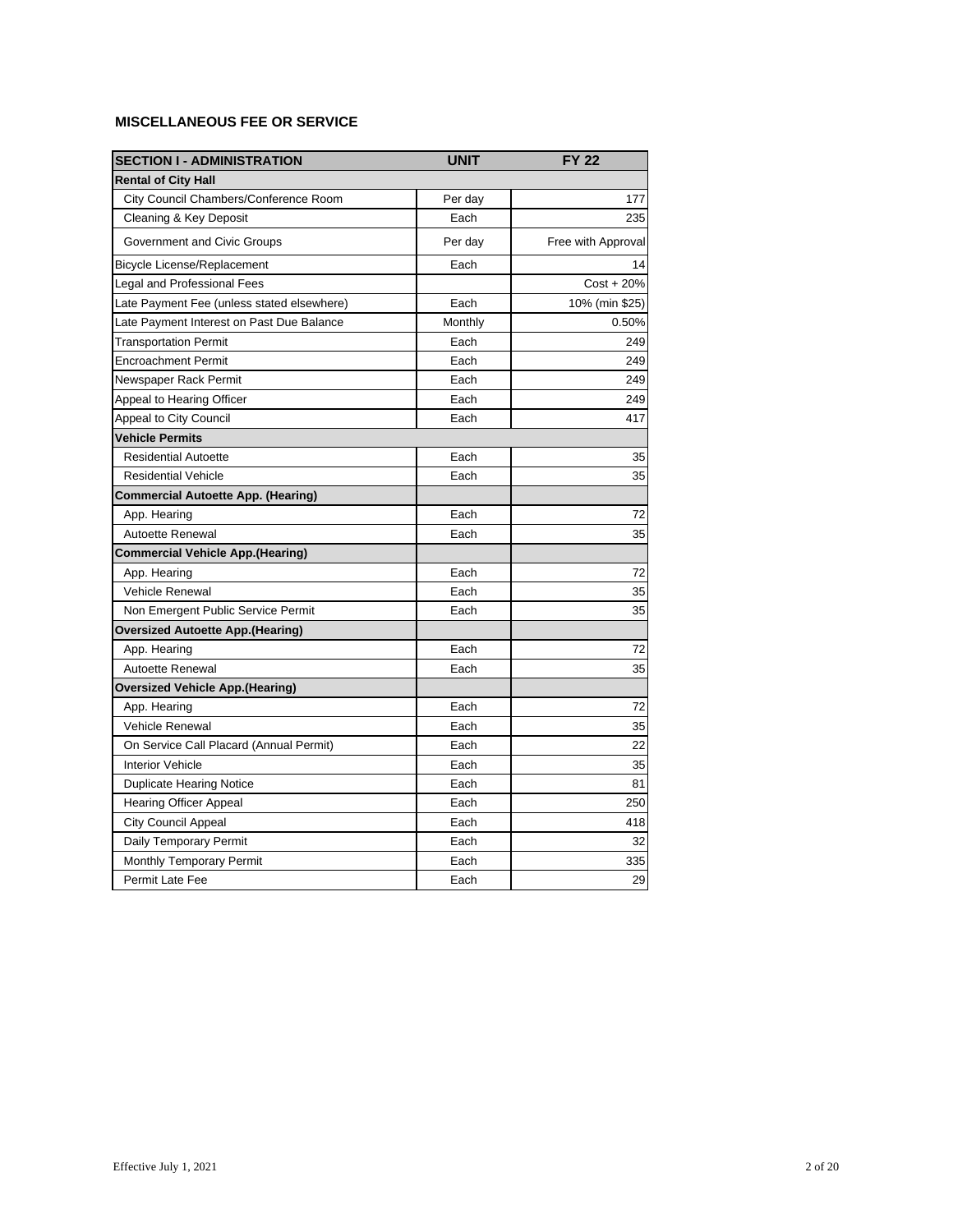<span id="page-3-0"></span>

| <b>SECTION II - CEMETERY</b>                                  | <b>UNIT</b> | <b>FY 22</b> |
|---------------------------------------------------------------|-------------|--------------|
| Single Ground Burial                                          |             |              |
| Plot                                                          | Each        | 1,134        |
| Maintenance                                                   | Each        | 206          |
| Open/Close Grave                                              | Each        | 826          |
| Vault                                                         | Each        | 910          |
| <b>Ground Memorial</b>                                        | Each        | Cost+10%     |
| (including Processing Fee)                                    |             |              |
| Marker Placement                                              | Each        | 188          |
| Ground Vase                                                   | Each        | 18           |
| <b>Double Ground Burial</b>                                   |             |              |
| Plot-Double Deep                                              | Each        | 1,645        |
| Maintenance                                                   | Each        | 416          |
| Vault                                                         | Each        | 910          |
| <b>Ground Memorial</b>                                        | Each        | Cost+10%     |
| (including Processing Fee)                                    |             |              |
| Name Scrolls for Ground Memorial                              | Each        | Cost+10%     |
| (including Processing Fee)<br>Date Scroll for Ground Memorial |             |              |
| (including Processing Fee)                                    | Each        | Cost+10%     |
| <b>Marker Placement</b>                                       | Each        | 188          |
| <b>Burial of Cremated Remains</b>                             |             |              |
| 1/2 Plot                                                      | Each        | 566          |
| Maintenance-LIFETIME                                          | Each        | 108          |
| Open/Close Grave                                              | Each        | 254          |
| <b>Ground Memorial</b>                                        |             |              |
| (including Processing Fee)                                    | Each        | Cost+10%     |
| <b>Marker Placement</b>                                       | Each        | 188          |
| <b>Cremated Remains in Niche Wall</b>                         |             |              |
| Niche                                                         | Each        | 619          |
| Placement of Remains in Niche                                 | Each        | 79           |
| Small Niche Vase                                              | Each        | Cost         |
| Single Niche Plaque                                           | Each        | Cost         |
| (including Processing Fee)                                    |             |              |
| Double Niche Plaque<br>(including Processing Fee)             | Each        | 10% of Cost  |
| Installation of Plaque                                        | Each        | 73           |
| Scroll for Companion Plaque                                   |             |              |
| (including Processing Fee)                                    | Each        | 10% of Cost  |
| <b>Memorial for Cremated (Scattered) Remains</b>              |             |              |
| <b>Memorial Wall Reservation</b>                              | Each        | 204          |
| <b>Memorial Wall Plaque</b>                                   | Each        | Cost+10%     |
| (including Processing Fee)                                    |             |              |
| Installation of Plaque                                        | Each        | 73           |
| <b>Small Burial Vault</b>                                     | Each        | 175          |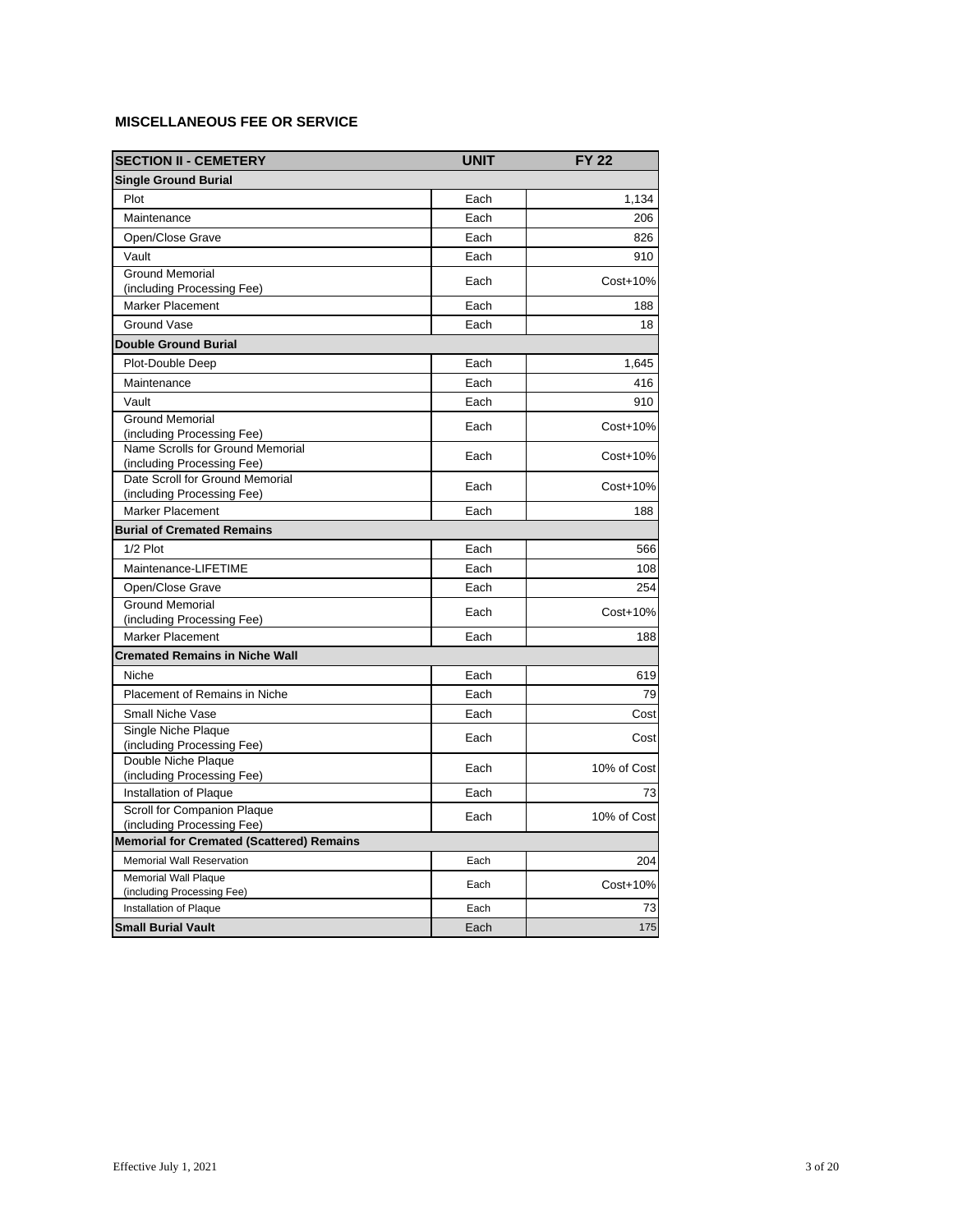<span id="page-4-0"></span>

| <b>SECTION III- CITY CLERK</b> | <b>UNIT</b> | <b>FY 22</b> |
|--------------------------------|-------------|--------------|
| <b>Film Location Permit</b>    |             |              |
| <b>Application Fee</b>         | Each        | 26           |
| Ten or fewer employees         | Each        | 242          |
| More than ten employees        | Each        | 324          |
| Still Photography Permit       | Day         | 112          |
| Copy Fee                       | Each        | 0.11         |
| <b>Lamination Fee</b>          | Each        | 2            |

| <b>SECTION IV- FINANCE</b>                                                                                                                      |      |                |  |
|-------------------------------------------------------------------------------------------------------------------------------------------------|------|----------------|--|
| <b>Business License Program Collection Fee</b>                                                                                                  |      |                |  |
| <b>TOTAL Business License Collection Fee</b>                                                                                                    | Each |                |  |
| Bus. License. Collection Fee is set by resolution. Sec. 3-1.112 of the Municipal Code and is the fee for<br>processing the Business License Tax |      |                |  |
| Per SB1186 \$1 (\$4 through 12/31/2023) for Division of State<br>Architect (DSA) for Certified Access Specialist                                | Each | $\overline{4}$ |  |
| Business License Tax is on pg 3.109 Sec. 3-1.202 of the Municipal Code and can only be changed by an                                            |      |                |  |
| <b>Fats. Oils and Grease</b>                                                                                                                    |      |                |  |
| Fats. Oils and Grease Permit Fee                                                                                                                | Each | 371            |  |
| <b>Inspection Fee</b>                                                                                                                           | Each | 108            |  |
| <b>Re-Inspection Fee</b>                                                                                                                        | Each | 163            |  |
| Replacement FOG Binder                                                                                                                          | Each | 58             |  |
| Replacement Best Management Practice Poster                                                                                                     | Each | 18             |  |
| <b>Returned Check</b>                                                                                                                           |      |                |  |
| <b>Returned Check</b>                                                                                                                           | Each | 29             |  |
| Each Returned Check after first offense                                                                                                         | Each | 40             |  |
| <b>Commuter Card Replacement</b>                                                                                                                |      |                |  |
| <b>Commuter Card Replacement</b>                                                                                                                | Each | 12             |  |
| Dog License                                                                                                                                     |      |                |  |
| Neutered                                                                                                                                        | Each | 32             |  |
| Unneutered                                                                                                                                      | Each | 65             |  |
| Duplicate Tag                                                                                                                                   | Each | $\mathbf{1}$   |  |
| Late Fee                                                                                                                                        | Each | 32             |  |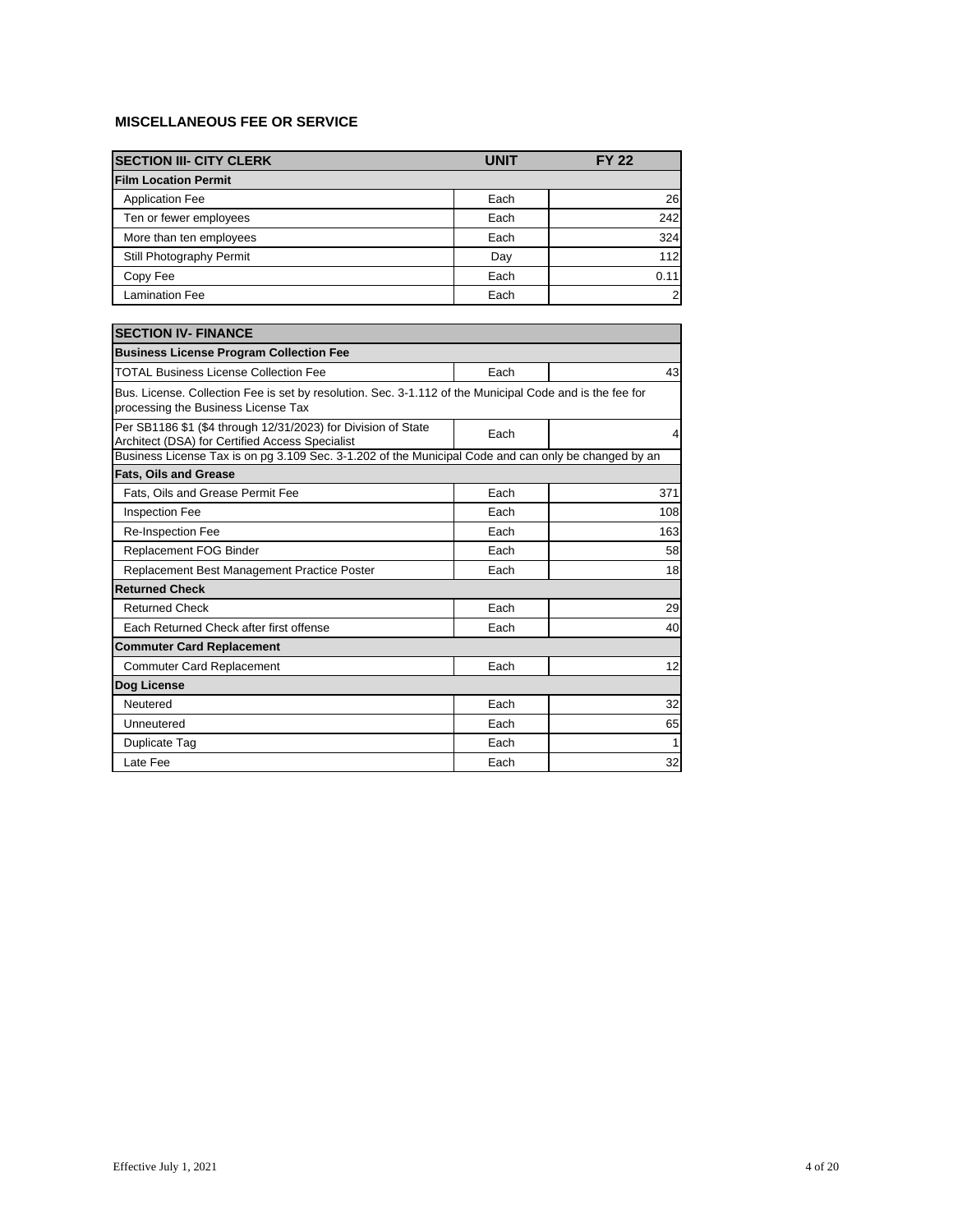<span id="page-5-0"></span>

| <b>SECTION V- FIRE</b>                                                                        | <b>UNIT</b>    | <b>FY 22</b> |
|-----------------------------------------------------------------------------------------------|----------------|--------------|
| Ambulance Service (ALS)*                                                                      | Each           | 2,550        |
| Ambulance Service (BLS)*                                                                      | Each           | 1,702        |
| Oxygen Service*                                                                               | Each           | 102          |
| *LA County Emergency Medical Services Agency Rate Schedule is updated annually in January 1st |                |              |
| AND July 1st. Subject to change.                                                              |                |              |
| Copy of Report Fire/Ambulance                                                                 | Each           | 42           |
| <b>False Alarm</b>                                                                            |                |              |
| 1st                                                                                           |                | None         |
| 2 <sub>nd</sub>                                                                               |                | 41           |
| 3rd                                                                                           |                | 164          |
| <b>Weed Abatement</b>                                                                         |                |              |
| Weed Abatement (including Processing Fee)                                                     | Each           | $Cost + 20%$ |
| <b>Plan Check</b>                                                                             |                |              |
| Hoods                                                                                         | Per Plan Check | 568          |
| Sprinkler                                                                                     | Per Plan Check | 568          |
| Alarm                                                                                         | Per Plan Check | 568          |
| Fire                                                                                          | Per Plan Check | 282          |
| Occupancy Calculation                                                                         | Per Plan Check | 143          |
| <b>Hydrant Flow Check</b>                                                                     | Per Plan Check | 132          |
| <b>Automatic Dialer Alarm System</b>                                                          |                |              |
| Signup                                                                                        | Each           | 209          |
| Renewal                                                                                       | Each           | 302          |
| <b>Hazardous Material Clean Up</b>                                                            |                |              |
| Hazardous Material Clean Up<br>(including Processing Fee)                                     | Each           | Cost         |
| Hazardous Inspections                                                                         | Each           | 20% of Cost  |
| Low                                                                                           | Each           | 143          |
| Ordinary                                                                                      | Each           | 143          |
| High                                                                                          | Each           | 282          |
| Special                                                                                       | Each           | 282          |
| Reinspection                                                                                  | Each           | 282          |

| <b>SECTION VI- HARBOR</b>               |                |              |
|-----------------------------------------|----------------|--------------|
| <b>Credit Card Processing Fee</b>       | Each           | 3.99%        |
| Hoist                                   | Each           | 31           |
| Harbor Spills (incuding Processing Fee) | Each           | $Cost + 20%$ |
| Harbor Discharge Appeal                 | Each           | 440          |
| <b>Towing Fee</b>                       | Each           | 82           |
| <b>Waterside Application Fee</b>        | Each           | 262          |
| <b>Waterside Application Deposit</b>    |                |              |
| <b>1ST PAYMENT</b>                      | <b>DUE 4/1</b> | 500          |
| <b>2ND PAYMENT</b>                      | <b>DUE 8/1</b> | 500          |
| Haul Out Fee                            |                | 71           |
| Storage Fee - Per Week                  | Per week       | 31           |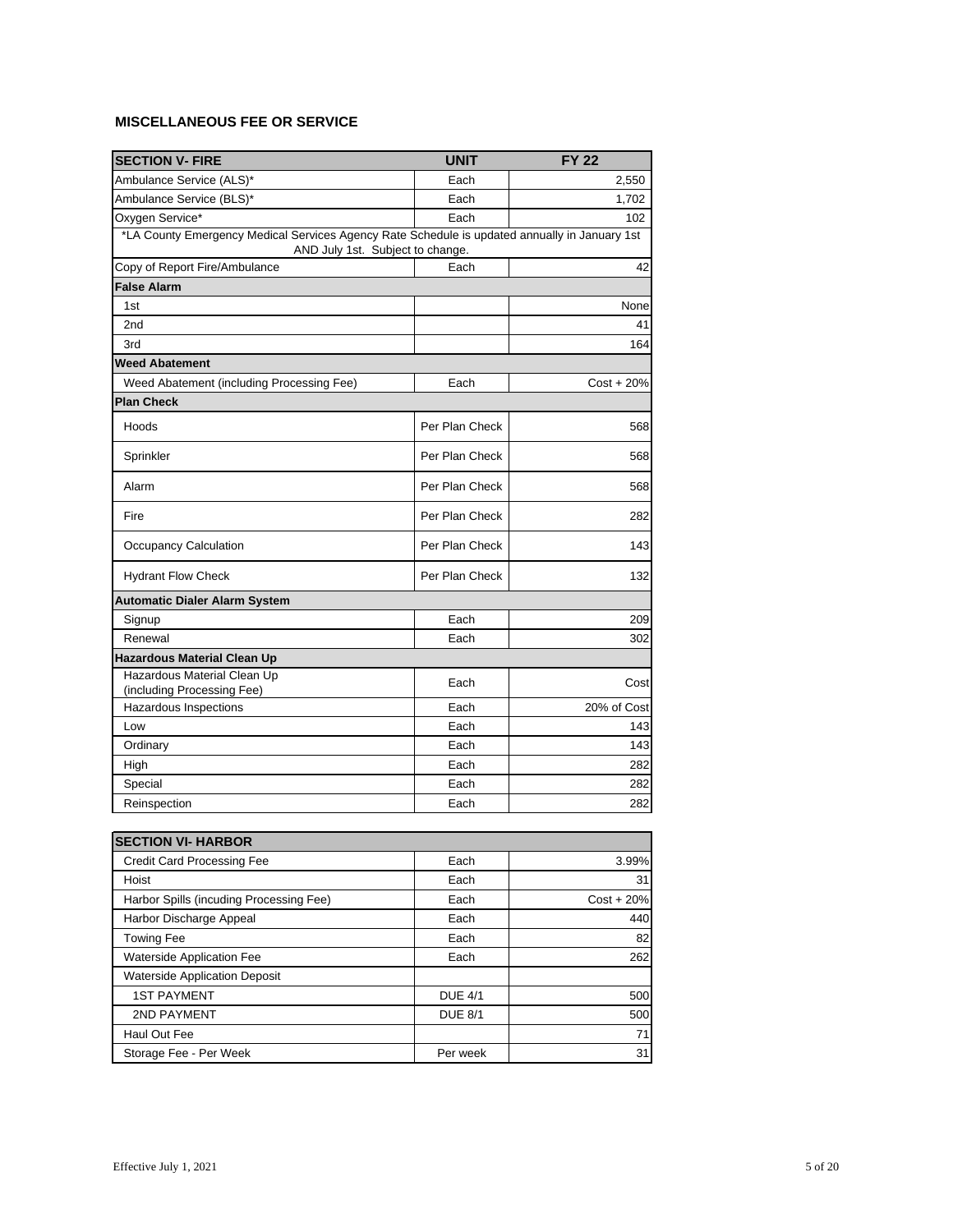| <b>SECTION VI- HARBOR (Continued)</b>                                                                     | <b>UNIT</b>               | <b>FY 22</b>                                   |  |
|-----------------------------------------------------------------------------------------------------------|---------------------------|------------------------------------------------|--|
| Mooring Service Charge (Mooring Rates -Daily Use)                                                         |                           |                                                |  |
| Dinghy Dock                                                                                               | Daily                     | Free                                           |  |
| 30' and under                                                                                             | Daily                     | 42                                             |  |
| 31' to 39'                                                                                                | Daily                     | 46                                             |  |
| 40' to 49'                                                                                                | Daily                     | 58                                             |  |
| 50' to 59'                                                                                                | Daily                     | 70                                             |  |
| 60' to 69'                                                                                                | Daily                     | 92                                             |  |
| 70' to 79'                                                                                                | Daily                     | 114                                            |  |
| 80' to 89'                                                                                                | Daily                     | 128                                            |  |
| 90' to 99'                                                                                                | Daily                     | 152                                            |  |
| 100' or more                                                                                              | Daily                     | 171                                            |  |
| <b>Special Spring/Fall rate:</b><br>Spring - Palm Sunday thru June 15th<br>Fall - Sept 15th thru Oct 14th | Nights                    | Pay any 4 nights consecutive<br>and get 3 free |  |
| <b>Special Winter rate:</b><br>October 15th thru Palm Sunday                                              | Nights                    | Pay any 2 nights consecutive<br>and get 5 free |  |
| 4 Hour Rate                                                                                               | Each                      | 1/2 of over night fee                          |  |
| 30' and under                                                                                             | Each                      | 21                                             |  |
| 31' to 39'                                                                                                | Each                      | 23                                             |  |
| 40' to 49'                                                                                                | Each                      | 29                                             |  |
| 50' to 59'                                                                                                | Each                      | 35                                             |  |
| 60' to 69'                                                                                                | Each                      | 46                                             |  |
| 70' to 79'                                                                                                | Each                      | 57                                             |  |
| 80' to 89'                                                                                                | Each                      | 64                                             |  |
| 90' to 99'                                                                                                | Each                      | 76                                             |  |
| 100' or more                                                                                              | Each                      | 86                                             |  |
| <b>Annual Lease Fees</b>                                                                                  |                           |                                                |  |
| 30'                                                                                                       | Annually                  | 1,581                                          |  |
| 40' & 45'                                                                                                 | Annually                  | 2,115                                          |  |
| 50'                                                                                                       | Annually                  | 3,171                                          |  |
| 60' and above                                                                                             | Annually                  | 3805                                           |  |
| Plus maintenance, chain and taxes                                                                         |                           |                                                |  |
| Water Dock Coin Operation for Fresh Water                                                                 |                           | Cost                                           |  |
| Annual Dinghy Dock Overnight Permit                                                                       | Annually                  | 50                                             |  |
| <b>HARBOR USE FEES- WHARFAGE</b>                                                                          |                           |                                                |  |
| <b>Harbor Businesses</b>                                                                                  |                           | 7% gross receipts                              |  |
| Fishing Tournament, Per Boat (Charitable<br>Exemption)                                                    |                           | 4% gross receipts                              |  |
| Cross Channel Carriers                                                                                    | Per Passenger<br>Each Way | 3.00                                           |  |
| Cruise Ships (100% of landed passengers)                                                                  | Per Passenger             | 5.00                                           |  |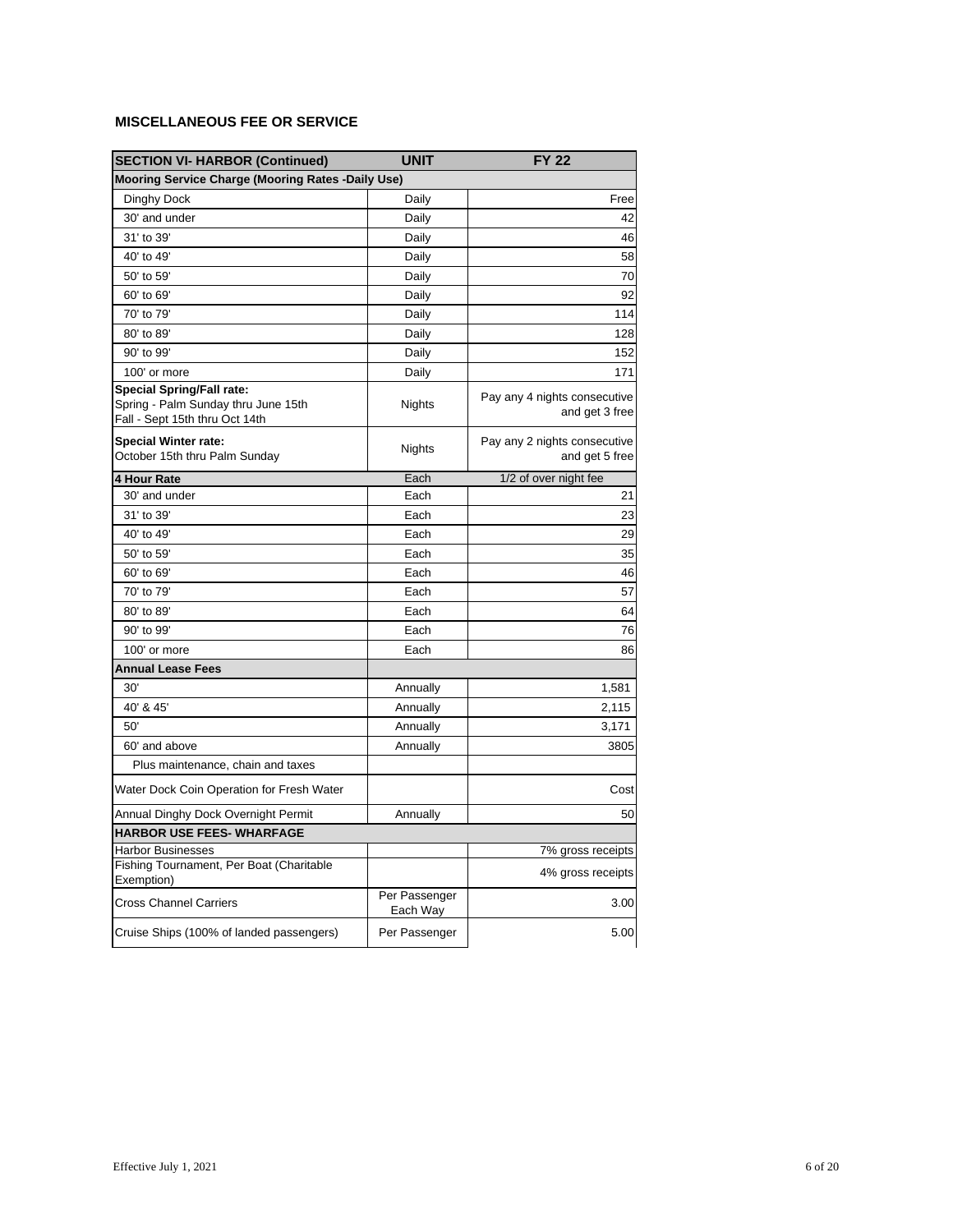<span id="page-7-0"></span>

| <b>SECTION VII- LAW ENFORCEMENT</b> | <b>UNIT</b> | <b>FY 22</b>   |
|-------------------------------------|-------------|----------------|
| Animal Control                      | Each        | 26             |
| Animal Round Up                     | Each        | 41             |
| Animal Boarding                     | Each        | 41             |
| Vehicle Impound                     | Each        | 176            |
| <b>Outdoor Restaurant Review</b>    | Each        | 249            |
| <b>Bicycle-Daily Storage</b>        | Daily       | $\overline{2}$ |
| Fines:                              |             |                |
| Fix It Ticket                       | Each        | 26             |
| Obedience to Traffic Device         | Each        | 49             |
| Parking on Private Property         | Each        | 49             |
| <b>Curb Marking</b>                 | Each        | 49             |
| Loading Zone                        | Each        | 49             |
| <b>Commercial Overnight Parking</b> | Each        | 84             |
| Fire Lane                           | Each        | 84             |
| Fire Hydrant                        | Each        | 84             |
| 18" from Curb                       | Each        | 49             |
| Disabled Parking                    | Each        | 426            |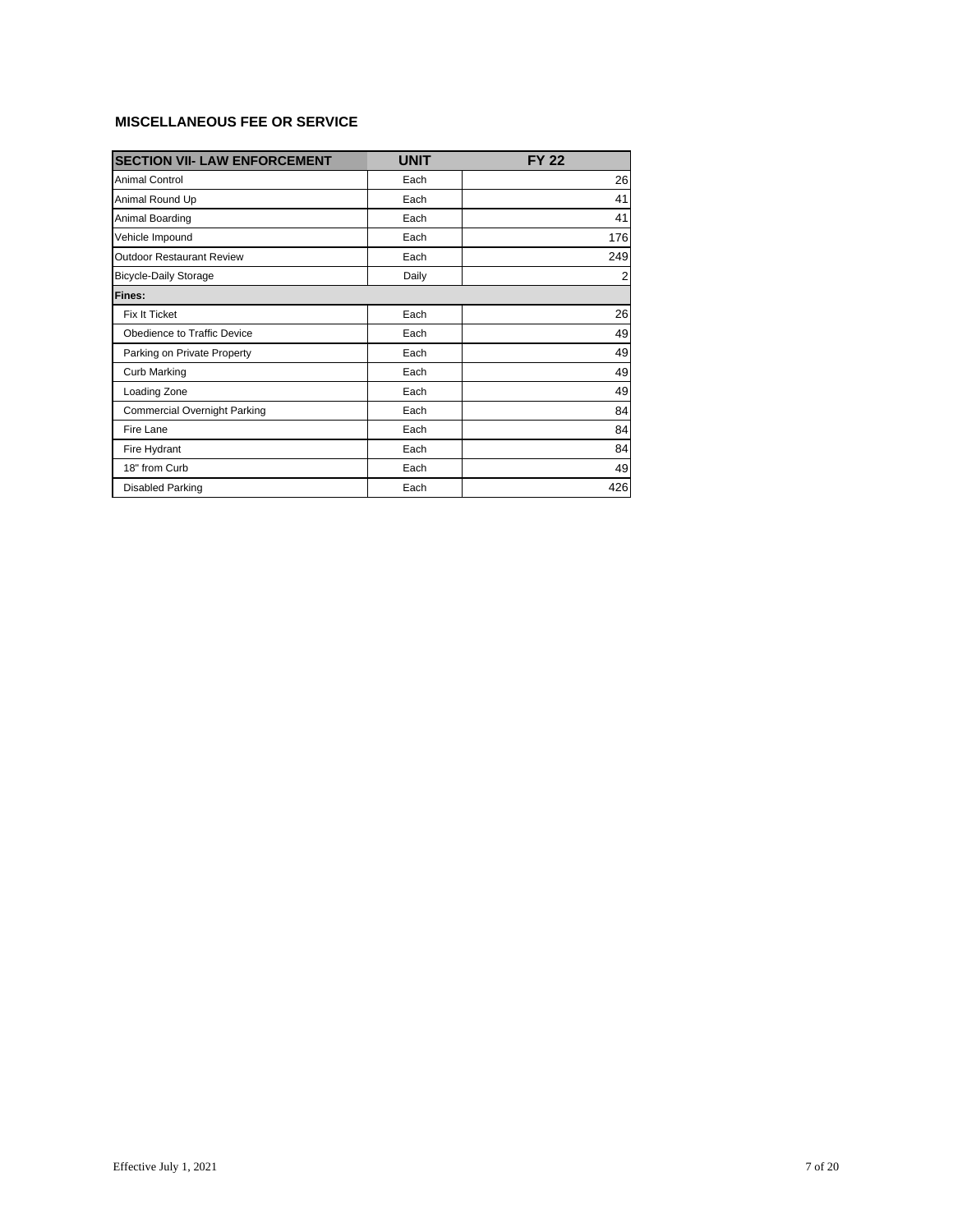<span id="page-8-0"></span>

| <b>SECTION VIII- PLANNING</b>                                       | <b>UNIT</b> | <b>FY 22</b> |
|---------------------------------------------------------------------|-------------|--------------|
| <b>Public Noticing</b>                                              | Each        | 249          |
| <b>Tentative Parcel Map</b>                                         | Each        | 1,670        |
| Tentative Tract Map                                                 | Each        | 1,670        |
| <b>Final Tract Map</b>                                              |             |              |
| Final Tract Map Deposit                                             | Each        | 4,182        |
| Final Tract Map - Engineer Review                                   | Each        | $COST + 20%$ |
| (including Processing Fee)                                          |             |              |
| <b>Final Parcel Map Deposit</b>                                     | Each        | 4,182        |
| <b>Final Parcel Map</b>                                             | Each        | $COST + 20%$ |
| (including Processing Fee)<br>Final Parcel Map - Engineer Review    |             |              |
| (including Processing Fee)                                          | Each        | $COST + 20%$ |
| Lot Line Adjustment                                                 | Each        | 727          |
| <b>Conditional Use Permit (CUP)</b>                                 |             |              |
| <b>Condo Conversion</b>                                             | Each        | 2,506        |
| <b>Bonus Density</b>                                                | Each        | 2,506        |
| All Others                                                          | Each        | 1,670        |
| <b>Conditional Use Permit (Transient Rental)</b>                    |             |              |
| (CUP/\$1670, CDP/\$1059, Public Notice/\$249, CEQA/\$467)           | Each        | 3,445        |
| Home Occupancy Review                                               | Each        | 168          |
| Variance                                                            |             |              |
| Less than 25%                                                       | Each        | 553          |
| Greater than 25%                                                    | Each        | 1107         |
| Coastal Development Permit (CDP)                                    | Each        | 1059         |
| Zone                                                                |             |              |
| Zone Change                                                         | Each        | 4,175        |
| Zone Change+ Local Coastal Permit (LCP)                             | Each        | 8,351        |
| <b>Zoning Confirmation letter</b>                                   | Each        | 261          |
| Sign                                                                |             |              |
| <b>Temporary Sign Permit</b>                                        | Each        | 89           |
| <b>Business Corner Sign Permit</b>                                  | Each        | 300          |
| Sign Permit                                                         | Each        | 261          |
| Sign Variance                                                       | Each        | 417          |
| <b>Fees for Additional Processing Needed:</b>                       |             |              |
| General Plan Amendment                                              | Each        | 2,089        |
| General Plan Deposit                                                | Each        | 11,950       |
| General Plan Consultant Preparation                                 |             |              |
| (including Processing Fee)                                          | Each        | COST+20%     |
| General Plan City Attorney Review                                   | Each        | COST+20%     |
| (including Processing Fee)                                          |             |              |
| <b>Appeal to Planning Commission</b>                                |             |              |
| Appeal to Planning Commission Fee                                   | Each        | 835          |
| <b>Development Agreement</b>                                        |             |              |
| Development Agreement Deposit                                       | Each        | 11,950       |
| Development Agreement Attorney Review<br>(including Processing Fee) | Each        | COST+20%     |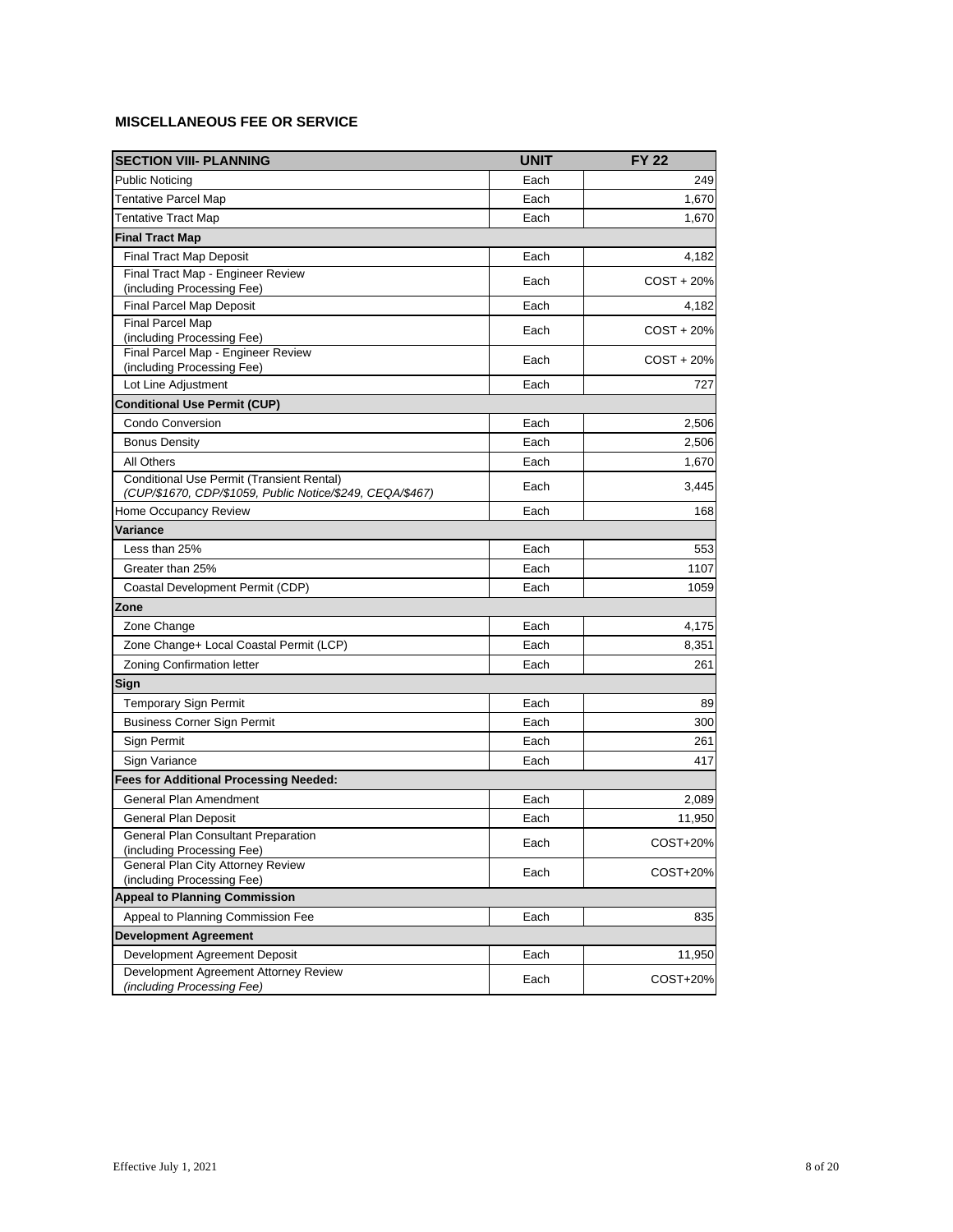| <b>SECTION VIII- PLANNING (Continued)</b>                                                                        | <b>UNIT</b> | <b>FY 22</b>                                   |
|------------------------------------------------------------------------------------------------------------------|-------------|------------------------------------------------|
| CEQA                                                                                                             |             |                                                |
| <b>Categorical Exemption</b>                                                                                     | Each        | 467                                            |
| <b>Mitigation Negative Declaration</b>                                                                           | Each        | 834                                            |
| <b>Declaration Deposit</b>                                                                                       | Each        | 2,987                                          |
| Consultant Preparation (including Processing Fee)                                                                | Each        | COST+20%                                       |
| Attorney Review (including Processing Fee)                                                                       | Each        | COST+20%                                       |
| Attorney Preparing/Filing (including Processing Fee)                                                             | Each        | COST+20%                                       |
| Mitigation Monitoring (including Processing Fee)                                                                 | Each        | <b>HOURLY COST+20%</b>                         |
| EIR                                                                                                              |             |                                                |
| <b>EIR Deposit</b>                                                                                               | Each        | 12,018                                         |
| Consultant (including Processing Fee)                                                                            | Each        | COST+20%                                       |
| Attorney Review (including Processing Fee)                                                                       | Each        | COST+20%                                       |
| Attorney Preparing/Filing (including Processing Fee)                                                             | Each        | COST+20%                                       |
| Attorney Review/ Approval - CC&Rs                                                                                | Each        | COST+20%                                       |
| (including Processing Fee)                                                                                       |             |                                                |
| <b>Extension-6 Month</b>                                                                                         | Each        | 169                                            |
|                                                                                                                  |             |                                                |
| Compliance Certificate                                                                                           | Each        | 384                                            |
| Administrative Permit                                                                                            | Each        | 412                                            |
| <b>Accessory Dwelling Unit Permit</b>                                                                            | Each        | 412                                            |
| <b>Preliminary Review Fee</b>                                                                                    | Each        | 273                                            |
| Temporary Use Permit (NEW - FY21)                                                                                | Each        | 390                                            |
| Site Plan <25% of building                                                                                       | Each        | 1107                                           |
| Site Plan > 25%                                                                                                  | Each        | 2,213                                          |
| <b>Building Permits</b>                                                                                          |             |                                                |
| <b>Issuance Fee</b>                                                                                              | Each        | 40                                             |
| Valuation \$0 to \$700                                                                                           | Each        | 54                                             |
| Valuation \$700 to \$25,000                                                                                      | Each        | 82                                             |
| Plus: for each additional \$1,000 or fraction above \$1,000                                                      | Each        | 22                                             |
| Valuation \$25,001 to \$50,000                                                                                   | Each        | 588                                            |
| Plus: for each additional \$1,000 or fraction above \$25,000                                                     | Each        | 16                                             |
| Valuation \$50,001 to \$100,000                                                                                  | Each        | 999                                            |
| Plus: for each additional \$1,000 or fraction above \$50,000                                                     | Each        | 12                                             |
| Valuation \$100,001 to \$250,000                                                                                 | Each        | 1,607                                          |
| Plus: for each additional \$1,000 or fraction above \$100,000                                                    | Each        | 7                                              |
| Valuation \$250,001 to \$500,000                                                                                 | Each        | 2,465                                          |
| Plus: for each additional \$1,000 or fraction above \$250,000                                                    | Each        | 7                                              |
| Valuation \$500,001 and over                                                                                     | Each        | 3,747                                          |
| Plus: for each additional \$1,000 or fraction above \$500,000<br>WORK WILDIN ALCHEOLOGICAL SENSITIVE ALEAS (ASA) | Each        | 6<br>- See Archeological monitoring rees (rage |
| 13)                                                                                                              |             | Based on construction                          |
| Strong Motion Instrumentation & Seismic Mapping (SMIP) Fee<br>Collected on behalf of the Dept. of Conservation   |             | valuation $+5%$                                |
|                                                                                                                  |             | Administration Fee to City                     |
| California Building Standards & Commission (CBSC) Fee                                                            |             | Based on construction<br>valuation + 10%       |
| Collected on behalf of Calif. Building Standards Commission                                                      |             | Administration Fee to City                     |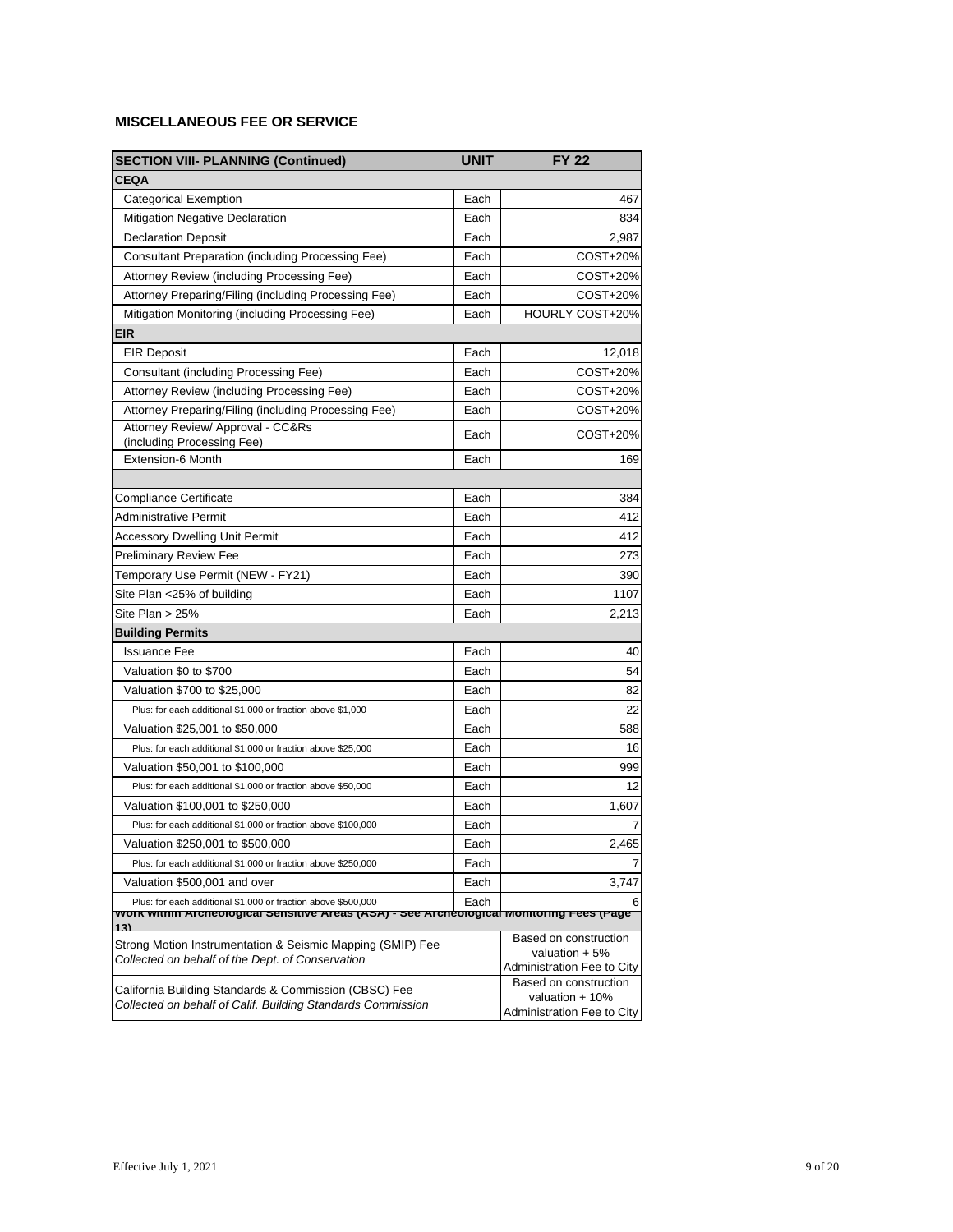| <b>SECTION VIII- PLANNING (Continued)</b>                                             | <b>UNIT</b> | <b>FY 22</b>                       |
|---------------------------------------------------------------------------------------|-------------|------------------------------------|
| Green Building Code/Plan Check Fees                                                   |             | Included in regular plan<br>check. |
| <b>Instrumentation Program Surcharge</b>                                              |             |                                    |
| Residential                                                                           | Each        | 10%                                |
| Other                                                                                 | Each        | 20%                                |
| Minimum                                                                               | Each        | 5%                                 |
| <b>Energy Conservation Surcharge</b>                                                  | Each        | 10%                                |
| Disabled Access Surcharge                                                             | Each        | 5%                                 |
| Combined Bldg/Plumbing/Electrical/Mechanical (incl. Pools)                            | Each        | 1.5 X Building Permit Fee          |
| <b>Plan Check</b>                                                                     |             |                                    |
| Plan Check                                                                            | Each        | 1.5 X Building Permit Fee          |
| <b>Standard Plans</b>                                                                 | Each        | 101                                |
| Minimum                                                                               | Each        | 188                                |
| Duplicate plan (percentage of plan check fee)                                         | Each        | 70%                                |
| Extension Fee (percentage of plan check fee)                                          | Each        | 25%                                |
| <b>Grading Permit Fees</b>                                                            |             |                                    |
| <b>Issuance Fee</b>                                                                   | Each        | 42                                 |
| 1--50 cubic yards                                                                     | Each        | 202                                |
| 51--1,000 cubic yards                                                                 | Each        | 301                                |
| 1,001--10,000 cubic yards                                                             | Each        | 1,198                              |
| for each additional 100 cu.yds. or fraction above 1,000                               | Each        | 85                                 |
| 10,001--100,000 cubic yards                                                           | Each        | 198                                |
| for each additional 100 cu.yds. or fraction above 10,000                              | Each        | 54                                 |
| 101,000 or more                                                                       | Each        | 6,867                              |
| for each additional 100 cu.yds. or fraction above 100,000                             | Each        | 135                                |
| See Archeological Monitoring Fees for work within Archeological Sensitive Areas (ASA) |             |                                    |
| Grading Plan Check Fees                                                               |             |                                    |
| Grading Plan Check (including Processing Fee)                                         | Each        | COST+20%                           |
| Deposit                                                                               |             | 1,722                              |
| Landscape Permit Fees                                                                 |             |                                    |
| 2,500--7,500 square feet                                                              | Each        | 237                                |
| 7,501--15,000 square feet                                                             | Each        | 354                                |
| 15,000--30,000 square feet                                                            | Each        | 710                                |
| 30,001 square feet to 1 acre                                                          | Each        | 867                                |
| <b>Landscape Plan Check Fee</b>                                                       |             |                                    |
| Landscape Plan Check (including Processing Fee)                                       | Each        | COST+20%                           |
| Deposit                                                                               |             | 1,148                              |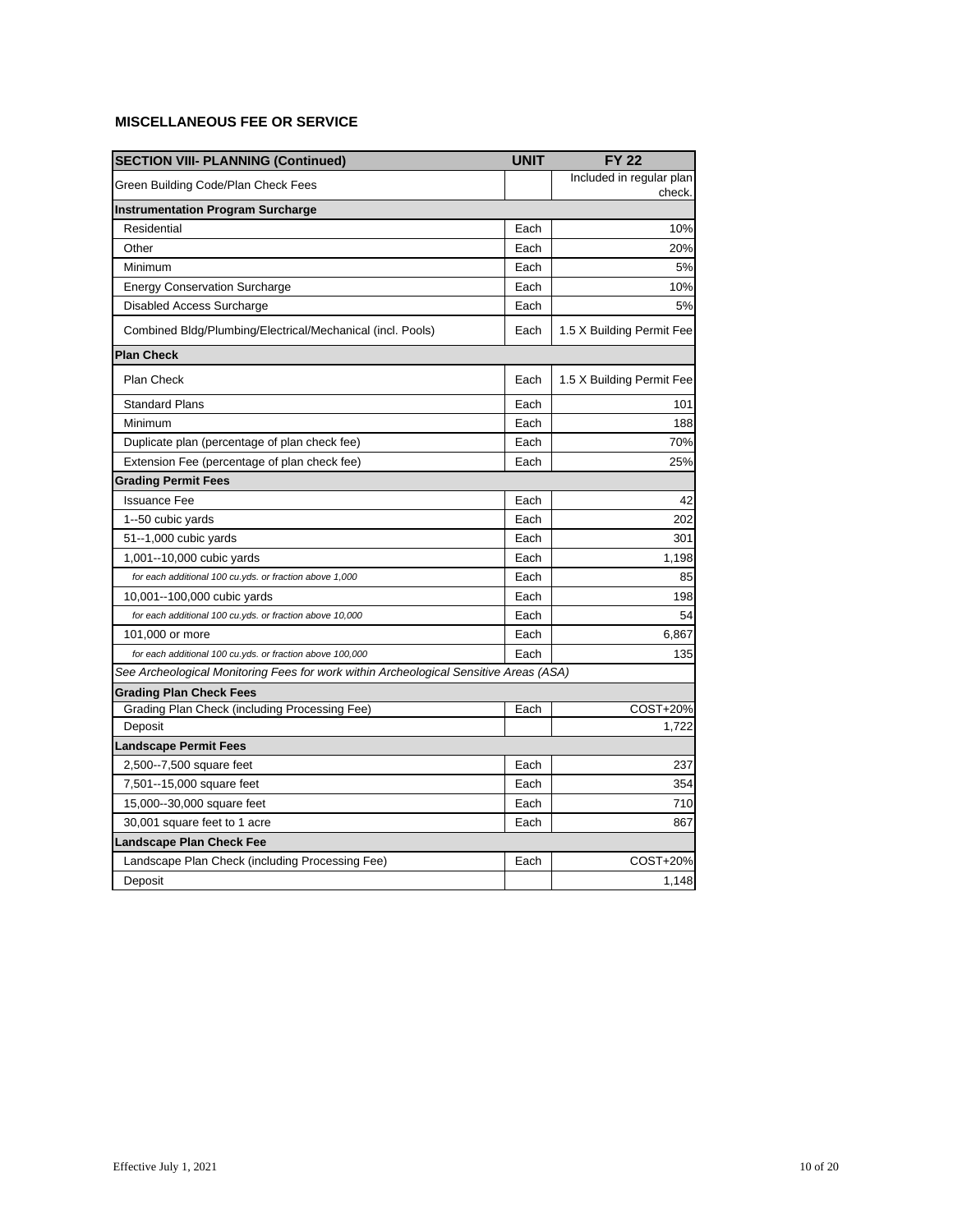| <b>SECTION VIII- PLANNING (Continued)</b>                    | <b>UNIT</b> | <b>FY 22</b>  |
|--------------------------------------------------------------|-------------|---------------|
| <b>ADDITIONAL FEES</b>                                       |             |               |
| Work Commencing before Permit Issuance Per CBC 109.4         | Each        | 2x Permit Fee |
| Minimum Fee for violation                                    | Each        | Min. \$100    |
| Issuance for items below                                     | Each        | 42            |
| Miscellaneous site inspection                                | Each        | 526           |
| Occupancy Inspection (Change of Use)                         |             |               |
| Residential                                                  | Each        | 274           |
| Other                                                        |             |               |
| less than 5,000 square feet                                  | Each        | 671           |
| 5,001--10,000 square feet                                    | Each        | 809           |
| 10,001--100,000 square feet                                  | Each        | 1,346         |
| above 100,001 square feet                                    | Each        | 2,038         |
| Substandard Notice Correction Inspection                     | Each        | 476           |
| <b>Demolition Permit Fee</b>                                 | Each        | 205           |
| Demolition Inspection-Asbestos/Lead                          | Each        | 305           |
| Group A, Division 4 Structures                               | Each        | 274           |
| Amusement Park Inspections                                   |             |               |
| <b>First structure</b>                                       | Each        | 205           |
| Each additional structure                                    | Each        | 33            |
| <b>Building relocation</b>                                   |             |               |
| up to 2,500 square feet                                      | Each        | 543           |
| 2,501 square feet and above                                  | Each        | 1087          |
| <b>Trailer Coach Inspections</b>                             | Each        | 202           |
| Inspection Outside Business Hours, per hour                  | Each        | 123           |
| Other inspection, per hour                                   | Each        | 123           |
| <b>Barriers for Pools</b>                                    | Each        | 115           |
| Permit Copy                                                  | Each        |               |
| Public Record Research (per hour)                            | Each        | 38            |
| Concept Review Approval                                      | Each        | 162           |
| Concrete / Material Testing (NEW FY21)                       | Each        | $Cost + 20\%$ |
| <b>Geotechnical Site Review</b>                              |             |               |
| Engineering geology report                                   | Each        | 526           |
| Geotechnical engineering report                              | Each        | 526           |
| <b>Combination Report</b>                                    | Each        | 735           |
| Review to determine need for report                          | Each        | 526           |
| Coastal engineering reports                                  | Each        | 483           |
| Parking occupant load calculation                            | Each        | 136           |
| Reproduction of microfilmed plans                            | Each        | 42            |
| Assignment of house numbers                                  | Each        | 67            |
| Hourly Rate to review changes                                | Each        | 136           |
| Hourly Rate to review additional changes                     | Each        | 136           |
| Certificate of Occupancy                                     |             |               |
| Certificate of Occupancy Issuance                            | Each        | 127           |
| Temporary Certificate of Occupancy (TCO) (90 Days)           | Each        | 189           |
| Temporary Certificate of Occupancy Extension (30 days)       | Each        | 127           |
| Processing 45-day notice                                     | Each        | 551           |
| Processing Notice of Violation                               | Each        | 911           |
| Notice of Compliance (aka Rescission of Notice of Violation) | Each        | 376           |
| Noncompliance Fee                                            | Each        | 252           |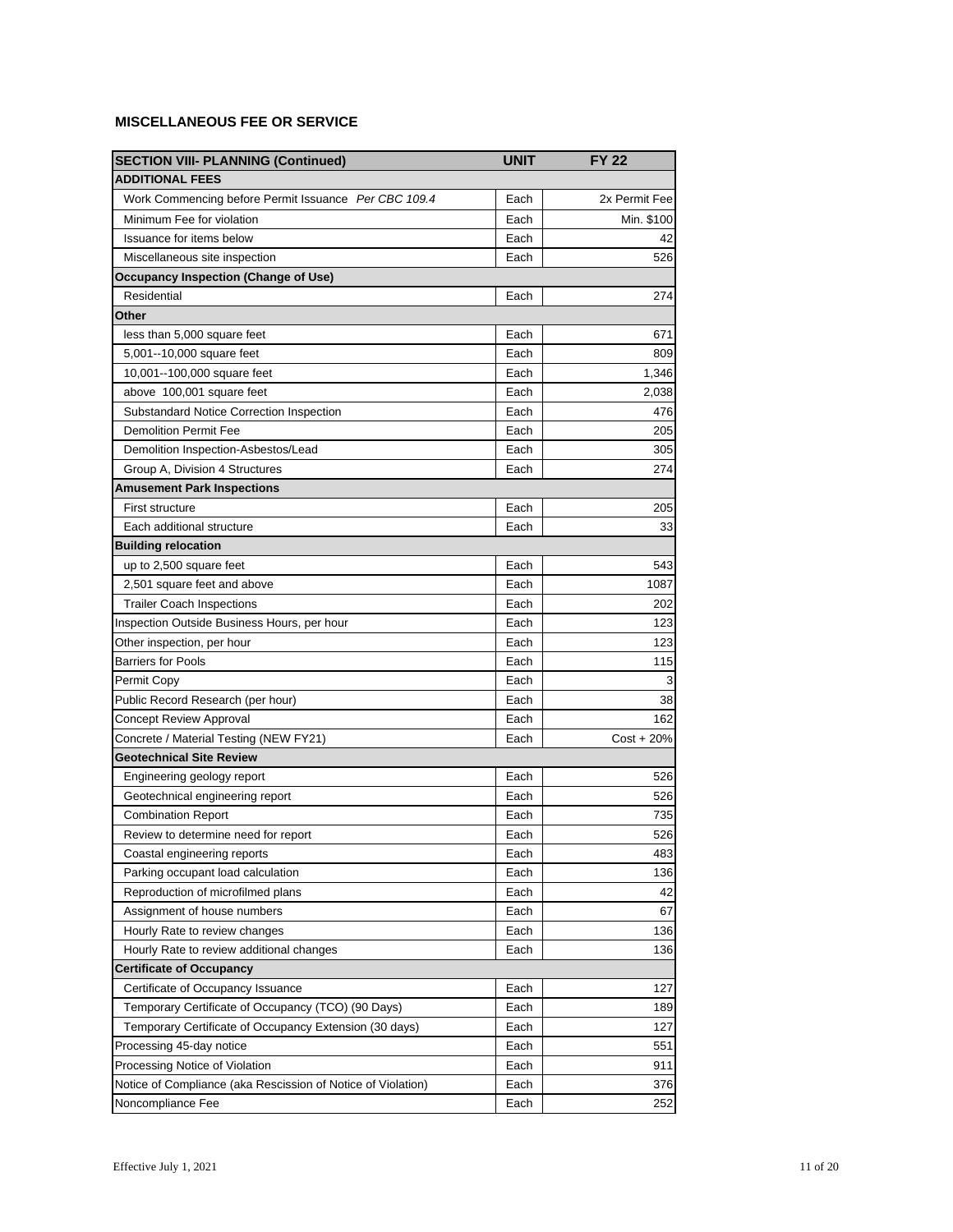| <b>SECTION VIII- PLANNING (Continued)</b>                | <b>UNIT</b> | <b>FY 22</b>          |
|----------------------------------------------------------|-------------|-----------------------|
| <b>Plumbing Permit</b>                                   |             |                       |
| For Issuing Each Permit                                  | Each        | 42                    |
| In Addition                                              |             |                       |
| For each fixture                                         | Each        | 22                    |
| For each dishwasher                                      | Each        | 22                    |
| For each drainage or sewer backwater valve               | Each        | 60                    |
| For each sewer lateral replacement                       | Each        | \$36 + \$1.00/ per LF |
| For each swimming pool drainage trap and receptor        | Each        | 22                    |
| 5 outlets or less                                        | Each        | 22                    |
| each outlet over 5                                       | Each        | 5                     |
| Medium or high pressure system                           | Each        | 75                    |
| each system                                              | Each        | 87                    |
| each additional outlet                                   | Each        | 5                     |
| For each private gas meter                               | Each        | 22                    |
| For each private gas pressure regulator                  | Each        | 22                    |
| For each water heater and vent                           | Each        | 22                    |
| For alteration of drainage/vent piping, each fixture     | Each        | 22                    |
| For each water pressure regulator                        | Each        | 22                    |
| For other potable water                                  |             |                       |
| 1-1/2 inch and smaller                                   | Each        | 22                    |
| 2 inches to 3 inches                                     | Each        | 65                    |
| over 3 inches                                            | Each        | 138                   |
| For replacing water piping, each fixture/device          | Each        | 8                     |
| For sprinkling system, each backflow preventer           | Each        | 22                    |
| For each backflow preventer (unprotected water supplies) | Each        | 22                    |
| For each trap primer                                     | Each        | 22                    |
| For each solar heating system                            | Each        | 69                    |
| Investigation fee for work without permit                |             |                       |
| R-3 occupancies                                          | Each        | 214                   |
| All other occupancies                                    | Each        | 429                   |
| <b>Noncompliance Fee</b>                                 |             |                       |
| R-3 occupancies                                          | Each        | 129                   |
| All other occupancies                                    | Each        | 257                   |
| Board of Appeals fee                                     | Each        | 547                   |
| Alternate material fee                                   | Each        | 279                   |
| Additional hourly rate                                   | Per hour    | 138                   |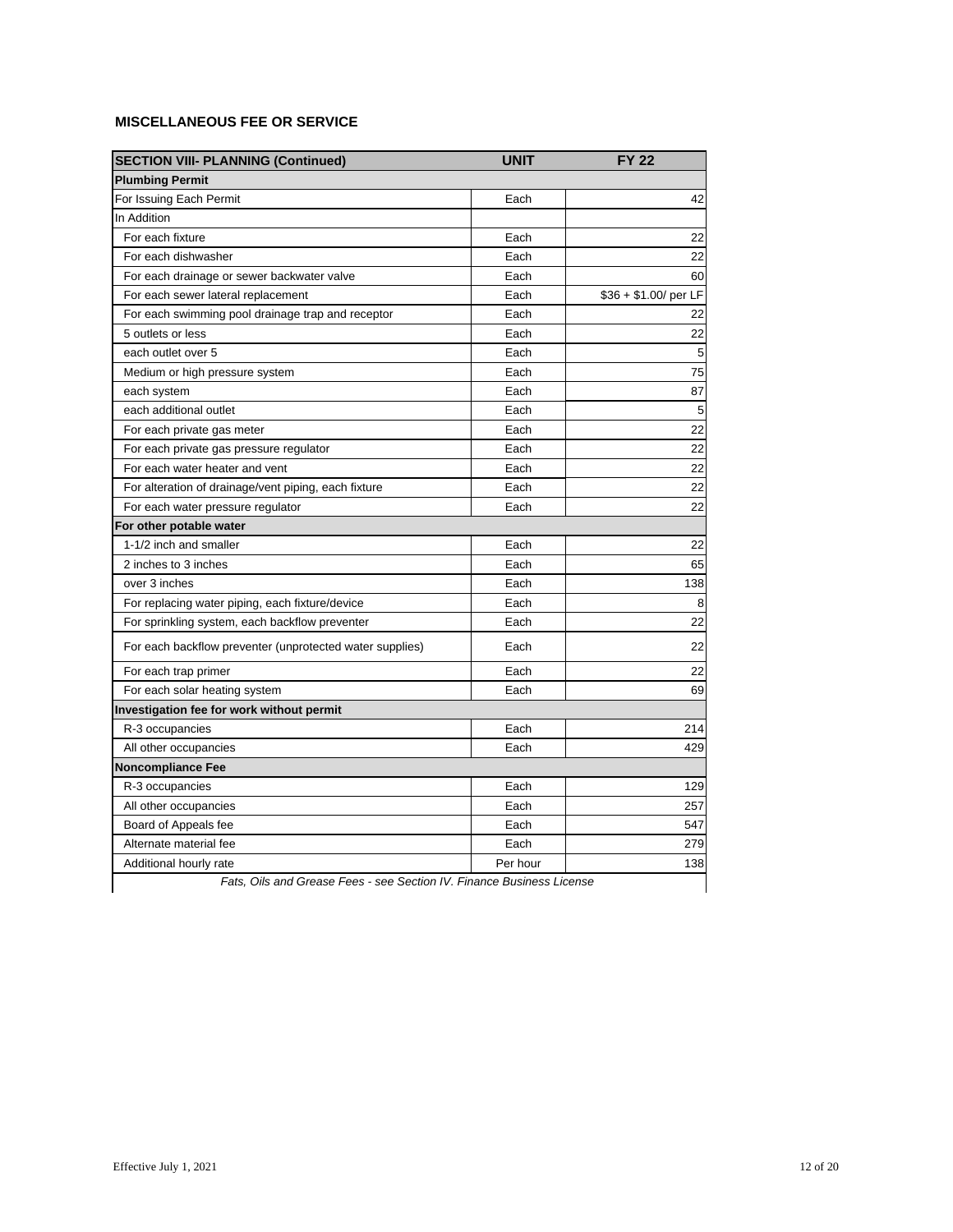| <b>SECTION VIII- PLANNING (Continued)</b>                | <b>UNIT</b> | <b>FY 22</b>            |
|----------------------------------------------------------|-------------|-------------------------|
| <b>Electrical Permit</b>                                 |             |                         |
| <b>Issuance Fee</b>                                      | Each        | 42                      |
| <b>New Residential building Surcharge</b>                |             |                         |
| multifamily, per square foot addition or remodel (added) | Each        | 0.08                    |
| single or two family, per square foot                    | Each        | 0.09                    |
| For 15 or 20 ampere receptacles                          |             |                         |
| First 10 branch circuits                                 | Each        | 23                      |
| Each additional branch circuit from 11 to 40             | Each        | 19                      |
| Each additional branch circuit over 40                   | Each        | 35                      |
| Receptacle, Switch, Lighting                             |             |                         |
| First 20, each                                           | Each        | 2                       |
| Additional outlets, each                                 | Each        | $\overline{2}$          |
| <b>Lighting Fixtures</b>                                 |             |                         |
| First 20, each                                           | Each        | $\overline{\mathbf{c}}$ |
| Additional fixtures, each                                | Each        | $\overline{c}$          |
| Pole or platform mounted, each                           | Each        | 3                       |
| Theatrical lighting, each                                | Each        | 3                       |
| <b>Power apparatus</b>                                   |             |                         |
| Rating over three to 10                                  | Each        | 26                      |
| Rating over 10 to 50                                     | Each        | 59                      |
| Rating over 50 to 100                                    | Each        | 111                     |
| Rating over 100                                          | Each        | 181                     |
| Busways, each 100 feet                                   | Each        | 33                      |
| Signs, Outline Lighting, and Marquees                    |             |                         |
| signs and systems supplied from one branch, each         | Each        | 49                      |
| additional branch circuits within the same sign, each    | Each        | 16                      |
| Services, Switchboards                                   |             |                         |
| 600 volts and 399 amperes or less                        | Each        | 49                      |
| 600 volts and 400 to 1,000 amperes                       | Each        | 97                      |
| 600 volts and over 1,000 amperes                         | Each        | 207                     |
| Solar Systems (NEW FY21)                                 | Each        | 207                     |
| Investigation Fee, work without a permit                 |             |                         |
| Minimum fee                                              | Each        | 429                     |
| Minimum fee, one and two family, owner-builder           | Each        | 214                     |
| <b>Noncompliance Fee</b>                                 |             |                         |
| One and two unit buildings                               | Each        | 129                     |
| For other occupancies                                    | Each        | 257                     |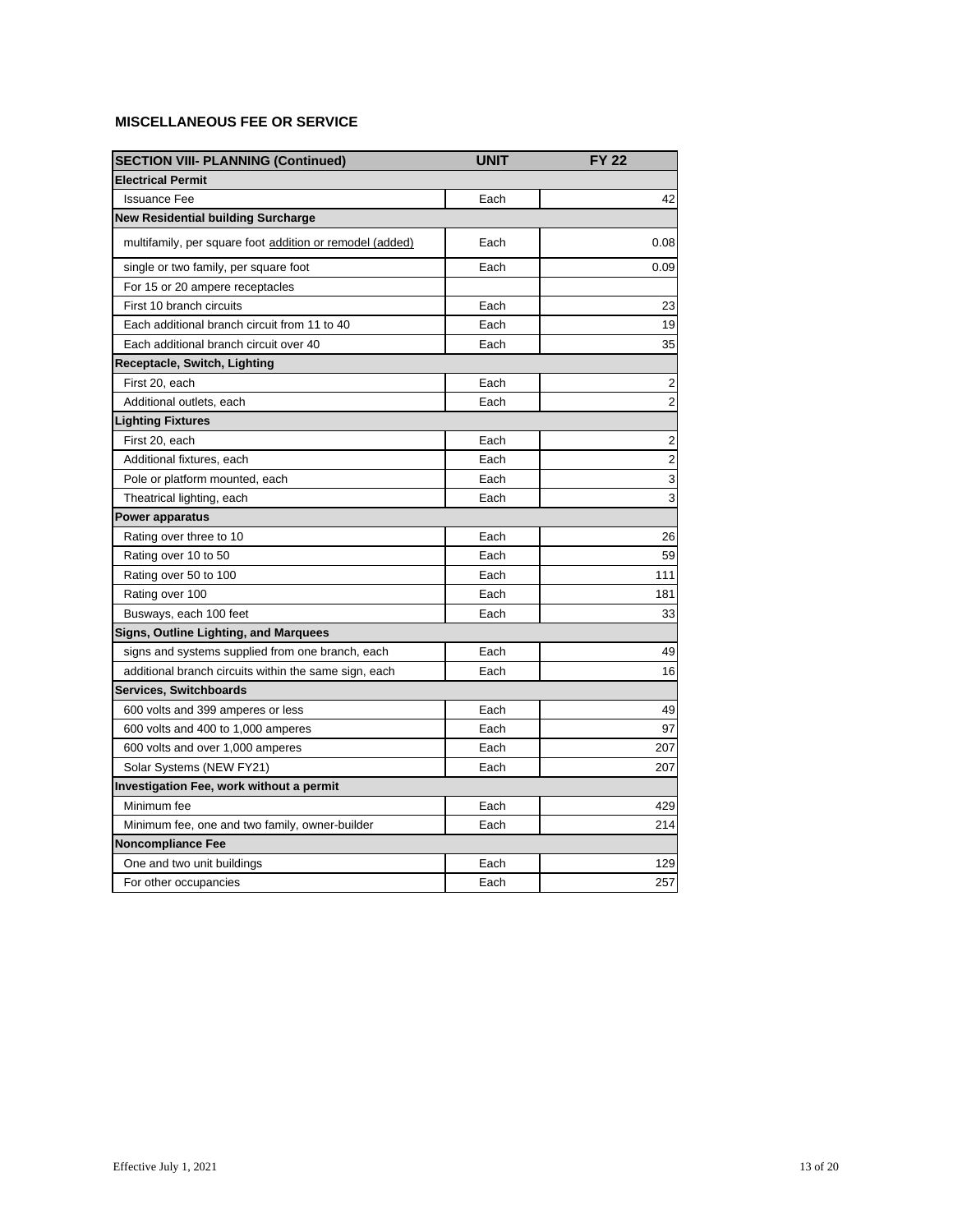| <b>SECTION VIII- PLANNING (Continued)</b>           | <b>UNIT</b>       | <b>FY 22</b> |
|-----------------------------------------------------|-------------------|--------------|
| <b>Mechanical Permit</b>                            |                   |              |
| Permit Issuance                                     | Each              | 40           |
| Compressor/Absorption Unit/Furnace, each            |                   |              |
| Up to 100,000 BTU                                   | Each              | 35           |
| 100,000 BTU to 500,000 BTU                          | Each              | 67           |
| More than 500,000 BTU                               | Each              | 166          |
| For each air inlet air outlet (air conditioning)    | Each              | 5            |
| or, for each 1,000 square ft.                       | Each              | 46           |
| Air Conditioning Units Up to 2,000 CFM              |                   |              |
| each unit up to 10                                  | Each              | 16           |
| each unit over 10                                   | Each              | 4            |
| 2,000 to 10,000 CFM, each                           | Each              | 48           |
| More than 10,000 CFM, each                          | Each              | 82           |
| Evaporative Cooler, each                            | Each              | 28           |
| Commercial kitchen hood, spray booth or duct system | Each              | 83           |
| Fire damper                                         | Each              | 13           |
| <b>Saltwater Connection/Disconnection Fees</b>      |                   |              |
| Connection                                          | Each              | 129          |
| Disconnection                                       | Each              | 42           |
| <b>Sewer Connection Fees</b>                        |                   |              |
| Residential                                         | Per dwelling unit | 1001         |
| <b>Public Shower</b>                                | Per shower        | 336          |
| Hotels                                              | Per room          | 501          |
| <b>Take-Out Restaurant</b>                          | Each              | 1,502        |
| Churches                                            | Each              | 2,004        |
| Bar/Restaurant (less than 100 seats)                | Each              | 3,004        |
| Bar/Restaurant (more than 100 seats)                | Each              | 4,505        |
| FIRE PERMITS ISSUED BY PLANNING                     |                   |              |
| <b>Plan Check</b>                                   |                   |              |
| Hoods                                               | Per Plan Check    | 568          |
| Sprinkler                                           | Per Plan Check    | 568          |
| Alarm                                               | Per Plan Check    | 568          |
| Fire                                                | Per Plan Check    | 282          |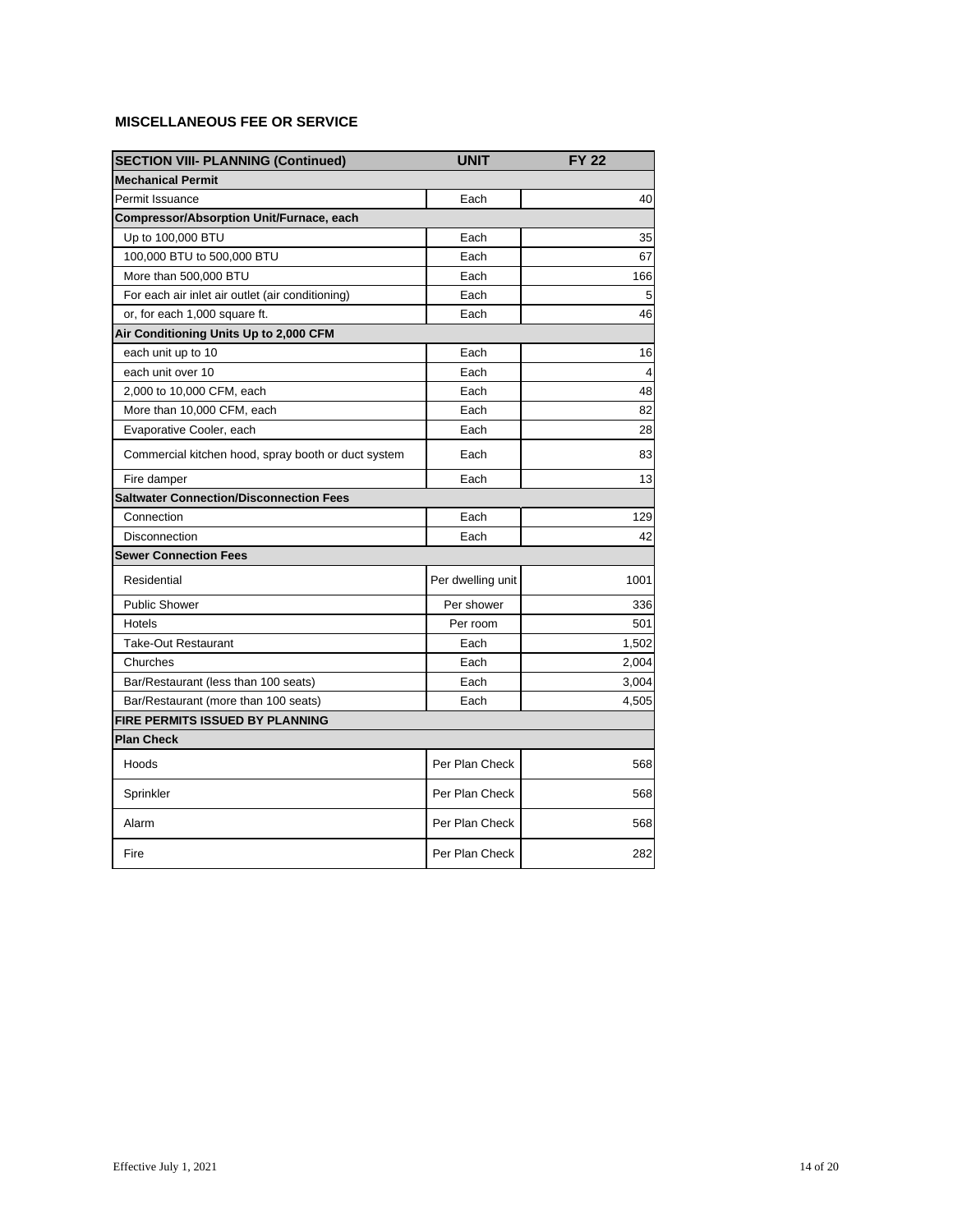<span id="page-15-0"></span>

| <b>SECTION IX- PUBLIC WORKS</b>                                                                   | <b>UNIT</b>      | <b>FY 22</b>                             |
|---------------------------------------------------------------------------------------------------|------------------|------------------------------------------|
| Spilled Load (including Processing Fee)                                                           | Each             | COST+20%                                 |
| Nuisance Abatement (including Processing Fee)                                                     | Each             | COST+20%                                 |
| Street Sweeping (including Processing Fee)                                                        | Each             | COST+20%                                 |
| Landslide Clean-up (including Processing Fee)                                                     | Each             | COST+20%                                 |
| Pot Hole Repair (including Processing Fee)                                                        | Each             | COST+20%                                 |
| Waste Water Treatment Facility Dump Fee (minimum)                                                 | Each             | COST                                     |
| Per Gallon (after 600-gallon minimum fee)                                                         | Gallon           | 0.50                                     |
| <b>Public Works Permits</b>                                                                       |                  |                                          |
| <b>Excavation Permit</b>                                                                          | Each             | 250                                      |
| Excavation Deposit (min \$50) - Issuance Fee                                                      | <b>SQUARE FT</b> | 41                                       |
| Excavation Administration Surcharge (non-refundable)                                              | Per Deposit      | 20% of Deposit                           |
| Excavation Penalty (including Processing Fee)                                                     | Each             | COST+20%                                 |
| <b>Encroachment Permit Application</b>                                                            | Each             | 250                                      |
| Obstruction Permit (Daily)                                                                        | Each             | 82                                       |
| Obstruction Permit (Monthly)                                                                      | Each             | 250                                      |
| <b>Curb Cut Application</b>                                                                       | Each             | 250                                      |
| Abandond Vehicle -full cost apprx \$1,000/vehicle                                                 | Each             | COST                                     |
| Archeological Monitoring Fees-Work within Archeological Sensitive Areas (ASA)                     |                  |                                          |
| <b>Issuance Fee</b>                                                                               | Each             | 42                                       |
| <b>Excavation Permit:</b>                                                                         | Each             | 250                                      |
| Deposit                                                                                           | Deposit          | 4,017                                    |
| Archeological Monitoring Services (inc. Processing Fee)                                           | Each             | COST+20%                                 |
| Deposit for 10 or more Anticipated Excavations a Year                                             | Deposit          | 8,034                                    |
| (May or may not be in an ASA)                                                                     |                  | 0                                        |
|                                                                                                   |                  |                                          |
| <b>SECTION X- COMMUNITY SERVICES (See Recreation Detail)</b>                                      |                  |                                          |
| Donation for Team Sports Scholarships (min)                                                       |                  | 1                                        |
| T-Ball                                                                                            | Each             | 32                                       |
| Basketball (youth)                                                                                | Each             | 39                                       |
| <b>Flag Football</b>                                                                              | Each             | 39                                       |
| <b>Swimming Lessons</b>                                                                           | Each             | 8/class                                  |
| Day Camp (Weekly)                                                                                 | Each             | 74                                       |
| Day Camp (Daily)                                                                                  | Each             | 18                                       |
| Youth Soccer                                                                                      | Each             | 39                                       |
| <b>Adult Soccer</b>                                                                               | Each             | 81                                       |
| <b>Adult Flag Football</b>                                                                        | Each             | 37                                       |
| <b>Adult Volleyball</b>                                                                           | Each             | 37                                       |
| <b>Adult Basketball</b>                                                                           | Each             | 37                                       |
| Recreation Registration Late Fee                                                                  | Each             | 20                                       |
| <b>Festival Booth</b>                                                                             |                  |                                          |
| Non-Profit Orgnization (with out food preperation)                                                | Each             | 38                                       |
| Non-Profit Orgnization (with food preperation)                                                    | Each             | 55                                       |
| All Other                                                                                         | Each             | 82                                       |
| <b>Other Recreation Programs</b>                                                                  |                  |                                          |
| Rates to be established and advertised by the Recreation Director through flyers and other media. |                  |                                          |
| Leisure /Instructional Classes                                                                    |                  | 30% Total Fees<br>Collected from classes |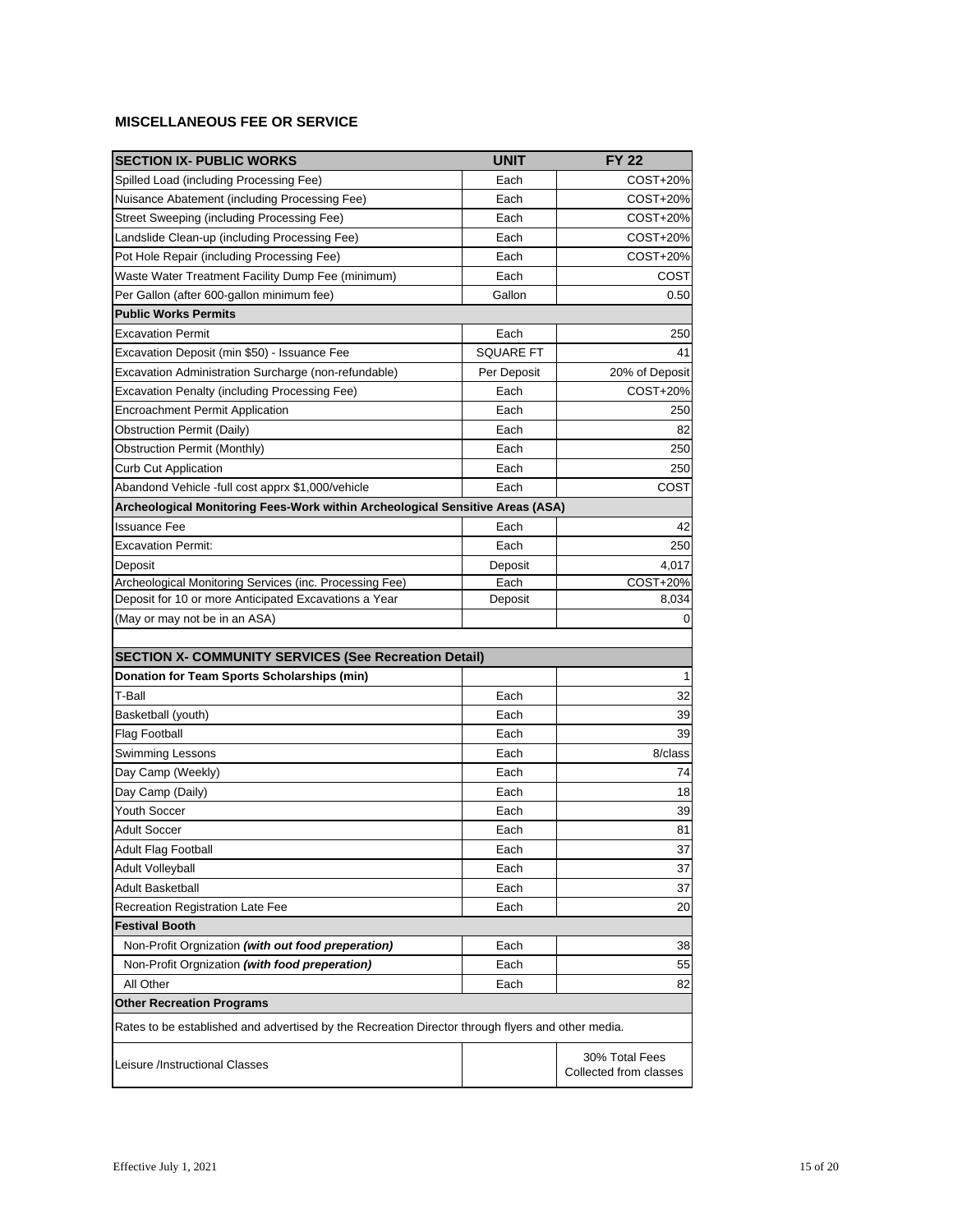| <b>SECTION X- COMMUNITY SERVICES (See Recreation Detail)</b> |        |                       |  |  |
|--------------------------------------------------------------|--------|-----------------------|--|--|
| <b>Special Event Application</b>                             |        |                       |  |  |
| <b>Wrigley Stage</b>                                         |        | See Recreation Detail |  |  |
| <b>Street Banners</b>                                        |        |                       |  |  |
| <b>Street Performer Permit:</b>                              |        | 31                    |  |  |
| Sidewalk Vendor Permit:                                      |        | 31                    |  |  |
| <b>Digital Sign Board</b>                                    |        |                       |  |  |
| Two-week Post                                                | Each   | 10                    |  |  |
| <b>Annual Post</b>                                           | Each   | 67                    |  |  |
| Kayak and Stand Up Board Rack Rental                         |        |                       |  |  |
| <b>Six Month</b>                                             | Each   | 108                   |  |  |
| Annual                                                       | Each   | 162                   |  |  |
| <b>Use of Facilities</b>                                     |        |                       |  |  |
| <b>Facility Deposit</b>                                      |        |                       |  |  |
| <b>Skate Park</b>                                            |        |                       |  |  |
| <b>Skate Park Facilities Deposit</b>                         |        |                       |  |  |
| Group Fees                                                   |        |                       |  |  |
| Joe Machado Field                                            |        |                       |  |  |
| Joe Machado Field Deposit                                    |        |                       |  |  |
| Group Fees                                                   |        |                       |  |  |
| All day                                                      |        | See Recreation Detail |  |  |
| Half day                                                     |        |                       |  |  |
| Courtyard only                                               |        |                       |  |  |
| <b>Tremont Hall</b>                                          |        |                       |  |  |
| <b>Tremont Hall Facilities Deposit</b>                       |        |                       |  |  |
| Group Fees                                                   |        |                       |  |  |
| Reservation                                                  |        |                       |  |  |
| Insurance                                                    |        |                       |  |  |
| Field lighting (two hour minimum)                            | Hourly | 64                    |  |  |
| <b>Parks</b>                                                 |        |                       |  |  |
| Parks Facilities Deposit                                     |        | See Recreation Detail |  |  |
| <b>City Park</b>                                             | Each   | 28                    |  |  |
| Knabe Park                                                   | Each   | 28                    |  |  |
| Kid's Park                                                   | Each   | 28                    |  |  |
| <b>Buena Vista Park</b>                                      |        | Not available         |  |  |
| Weddings                                                     |        |                       |  |  |
| Reservations                                                 | Each   | 51                    |  |  |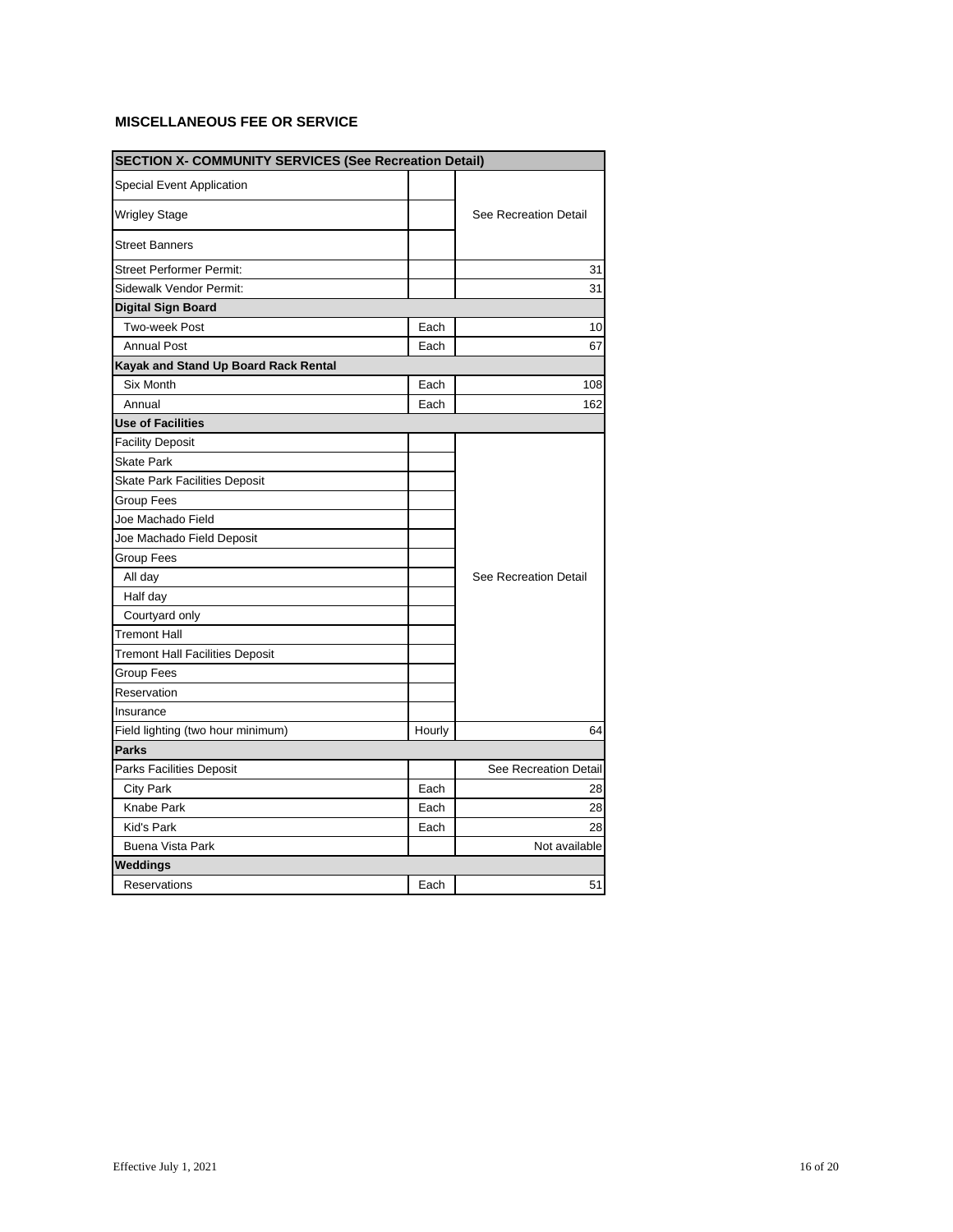<span id="page-17-0"></span>

| <b>SECTION XI - AVALON TRANSIT</b>                       | <b>UNIT</b> | <b>FY 22</b>   |
|----------------------------------------------------------|-------------|----------------|
| <b>FIXED ROUTE TRANSIT</b>                               |             |                |
| General Public Per Ride                                  | Per Ride    | 2              |
| <b>General Public Per Pass</b>                           | Day         | 5              |
| <b>General Public Per Pass</b>                           | Week        | 23             |
| <b>General Public Per Pass</b>                           | Month       | 55             |
| Children Under 6 with Paying Passenger                   | Per Ride    | <b>FREE</b>    |
| Limited to a maximum of 2 children per paying passenger  |             |                |
| <b>ACCESS</b>                                            |             |                |
| ADA Eligible Individual Per Ride                         | Per Ride    | 3              |
| ADA Eligible Individual's Personal Care Attendant        | Per Ride    | <b>FREE</b>    |
| ADA Eligible Individual's Companion(s)                   | Per Ride    | 3              |
| Children under 6 years with an ADA Eligible Individual   | Per Ride    | <b>FREE</b>    |
| (Limited to a maximum of 2 children per paying passenger |             |                |
| <b>DIAL-A-RIDE</b>                                       |             |                |
| Eligible Senior or Disabled Individual Per Ride          | Per Ride    | $\overline{2}$ |
| Eligible Individual Ride to Hamilton Cove                | Per Ride    | 4              |
| Children under 6 years with an Eligible Individual       | Per Ride    | <b>FREE</b>    |
| Limited to a maximum of 2 children per paying passenger  |             |                |
| <b>CHARTER</b>                                           |             | $Cost + 20%$   |
|                                                          |             |                |
| <b>SECTION XII - USE OF MANPOWER AND EQUIPMENT</b>       |             |                |

The Hourly & Equipment rates are used by staff to create a composite rate for a specific service such as sewer lateral repair. Note: Rates are estimates and may be updated due to purchase of new equipment or overhead adjustments.

The City charges the same equipment rental rates that are specified in the California State Transportation Agency (Caltrans). These charges are modified for Community Groups and are shown below.

In cases where a piece of equipment is not in the Caltrans book, the rate specified in the User Fee Schedule will be used. Equipment is not available for rent or personal use.

| <b>Sewer Cleaning &amp; Inspections</b> |        |     |
|-----------------------------------------|--------|-----|
| Hourly Minimums required for work       |        |     |
| 4Hr Min Maintenance- Operator           | Hourly | 84  |
| 4Hr Min Maintenance - Video Tech        | Hourly | 84  |
| 4Hr Min Maintenance- Helper             | Hourly | 70  |
| 4Hr Min Vactor Truck                    | Hourly | 127 |
| 4Hr Min Robotic CCTV - Added FY 18      | Hourly | 74  |
| 4Hr Min Video Pipe Camera - Added FY 16 | Hourly | 33  |
| 4Hr Min City Pick Up Truck              | Hourly | 31  |
| 2Hr Min Towable Pressure Washer; Jetter | Hourly | 30  |
| 1Hr Min Administration Review           | Hourly | 104 |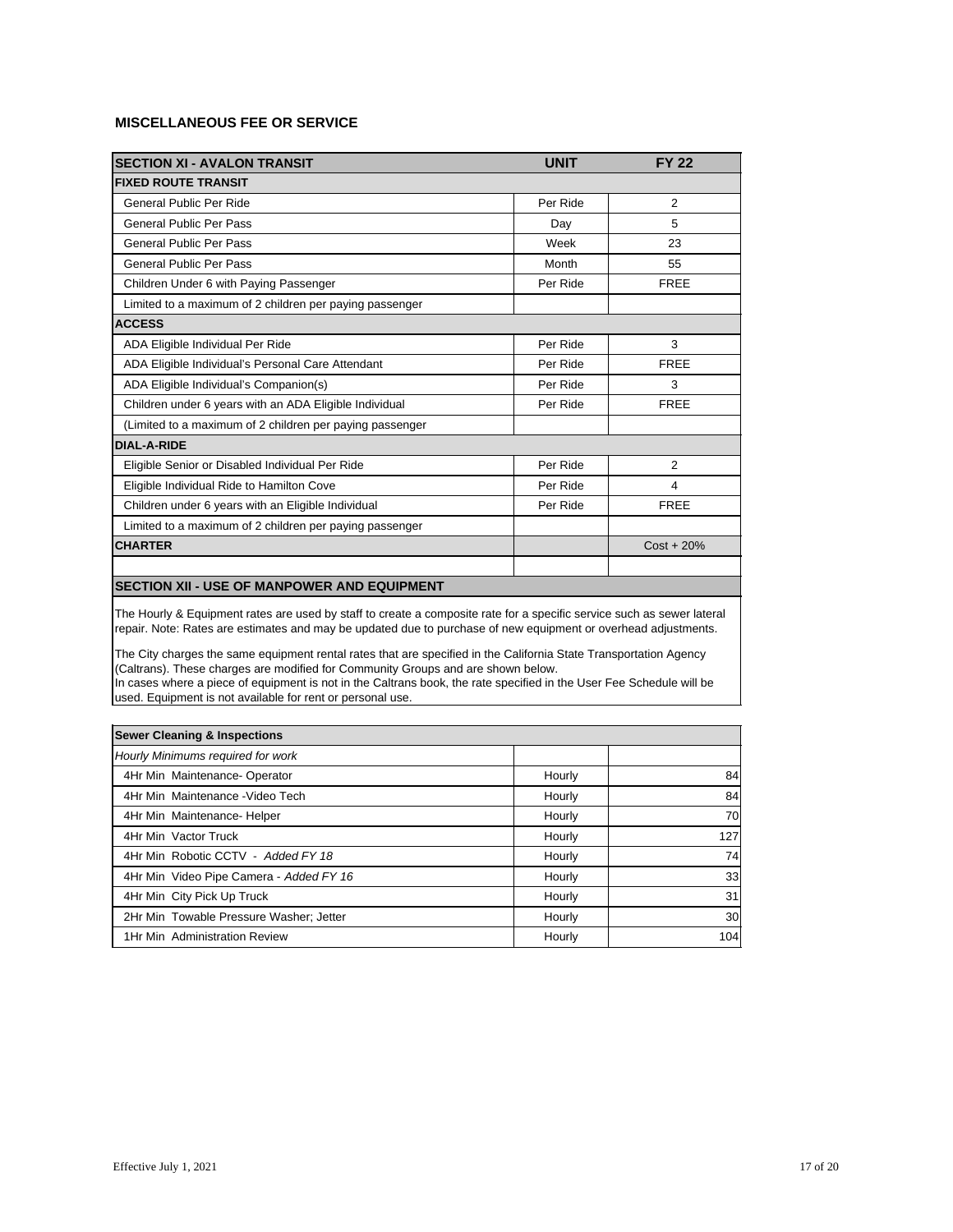| <b>SECTION XII - USE OF MANPOWER AND EQUIPMENT (Continued)</b>                                                                                    |              |                                                              |  |  |
|---------------------------------------------------------------------------------------------------------------------------------------------------|--------------|--------------------------------------------------------------|--|--|
| <b>Community Groups</b>                                                                                                                           |              |                                                              |  |  |
| Firefighter/Engineer                                                                                                                              | Hourly       | 69                                                           |  |  |
| Harbor Patrol Officer**                                                                                                                           | Hourly       | 69                                                           |  |  |
| Sheriff Deputy**                                                                                                                                  | Hourly       | Cost+20%                                                     |  |  |
| <b>Public Works</b>                                                                                                                               |              |                                                              |  |  |
| <b>Lead Worker</b>                                                                                                                                | Hourly       | 52                                                           |  |  |
| Maintenance Worker III                                                                                                                            | Hourly       | 44                                                           |  |  |
| Maintenance Worker II                                                                                                                             | Hourly       | 38                                                           |  |  |
| Maintenance Worker I                                                                                                                              | Hourly       | 33                                                           |  |  |
| Overtime                                                                                                                                          | Hourly       | 1.5 x hourly rate                                            |  |  |
| Call Out (2 Hour Minimum)                                                                                                                         | Hourly       | 1.5 x hourly rate                                            |  |  |
| Sidewalk Street Sweeper Machine                                                                                                                   | Hourly       | 42                                                           |  |  |
| Waste Water Contracted Worker                                                                                                                     | Hourly       | Cost+20%                                                     |  |  |
| <b>Other Personnel</b>                                                                                                                            | Hourly       | 1.5 x hourly rate                                            |  |  |
| Ambulance                                                                                                                                         | Hourly       | 32                                                           |  |  |
| Dump Truck                                                                                                                                        | Hourly       | 32                                                           |  |  |
| Fire Engine                                                                                                                                       | Hourly       | 43                                                           |  |  |
| <b>Harbor Patrol Boat</b>                                                                                                                         | Hourly       | 32                                                           |  |  |
| Pick-Up Truck                                                                                                                                     | Hourly       | 14                                                           |  |  |
| <b>Rescue Boat</b>                                                                                                                                | Hourly       | 43                                                           |  |  |
| Street Sweeper / Trash Truck                                                                                                                      | Hourly       | 32                                                           |  |  |
| <b>Other Equipment</b>                                                                                                                            | Hourly       | 1.5 x hourly rate                                            |  |  |
| Jetting Program - (Private Lateral Maintenance)                                                                                                   |              |                                                              |  |  |
| <b>Scheduled Annual Service</b>                                                                                                                   | Feet of Line | Consists of 1 X Truck \$49hr/<br>2x (90pp/hr.) Main 3 worker |  |  |
| <b>First Time</b>                                                                                                                                 | Cost         | \$180/ Jetter \$23/ HRw ~100ft.                              |  |  |
| **Public safety costs for events that contribute more than 40% of net proceeds, but not less than \$5,000, to<br>local charities shall be waived. |              |                                                              |  |  |
| <b>Private Groups</b>                                                                                                                             |              |                                                              |  |  |
| Firefighter/Engineer                                                                                                                              | Hourly       | 137                                                          |  |  |
| <b>Harbor Patrol Officer</b>                                                                                                                      | Hourly       | 137                                                          |  |  |
| <b>Sheriff Deputy</b>                                                                                                                             | Hourly       | Cost+20%                                                     |  |  |
| <b>Lead Worker</b>                                                                                                                                | Hourly       | 115                                                          |  |  |
| Maintenance Worker III                                                                                                                            | Hourly       | 99                                                           |  |  |
| Maintenance Worker II                                                                                                                             | Hourly       | 84                                                           |  |  |
| Maintenance Worker I                                                                                                                              | Hourly       | 70                                                           |  |  |
| Sidewalk Street Sweeper Machine                                                                                                                   | Hourly       | 84                                                           |  |  |
| Waste Water Contracted Worker                                                                                                                     | Hourly       | Cost+20%                                                     |  |  |
| Other Personnel                                                                                                                                   | Hourly       | 2.5 x hourly rate                                            |  |  |
| Ambulance                                                                                                                                         | Hourly       | 54                                                           |  |  |
| Dump Truck                                                                                                                                        | Hourly       | 54                                                           |  |  |
| Fire Engine                                                                                                                                       | Hourly       | 73                                                           |  |  |
| Harbor Patrol Boat                                                                                                                                | Hourly       | 54                                                           |  |  |
| Pick-Up Truck                                                                                                                                     | Hourly       | 28                                                           |  |  |
| Rescue Boat                                                                                                                                       | Hourly       | 73                                                           |  |  |
| Street Sweeper / Trash Truck                                                                                                                      | Hourly       | 54                                                           |  |  |
| Jetter / Pressure Washer                                                                                                                          | Hourly       | 25                                                           |  |  |
| Other Equipment                                                                                                                                   | Hourly       | 2.5 x hourly rate                                            |  |  |
|                                                                                                                                                   |              |                                                              |  |  |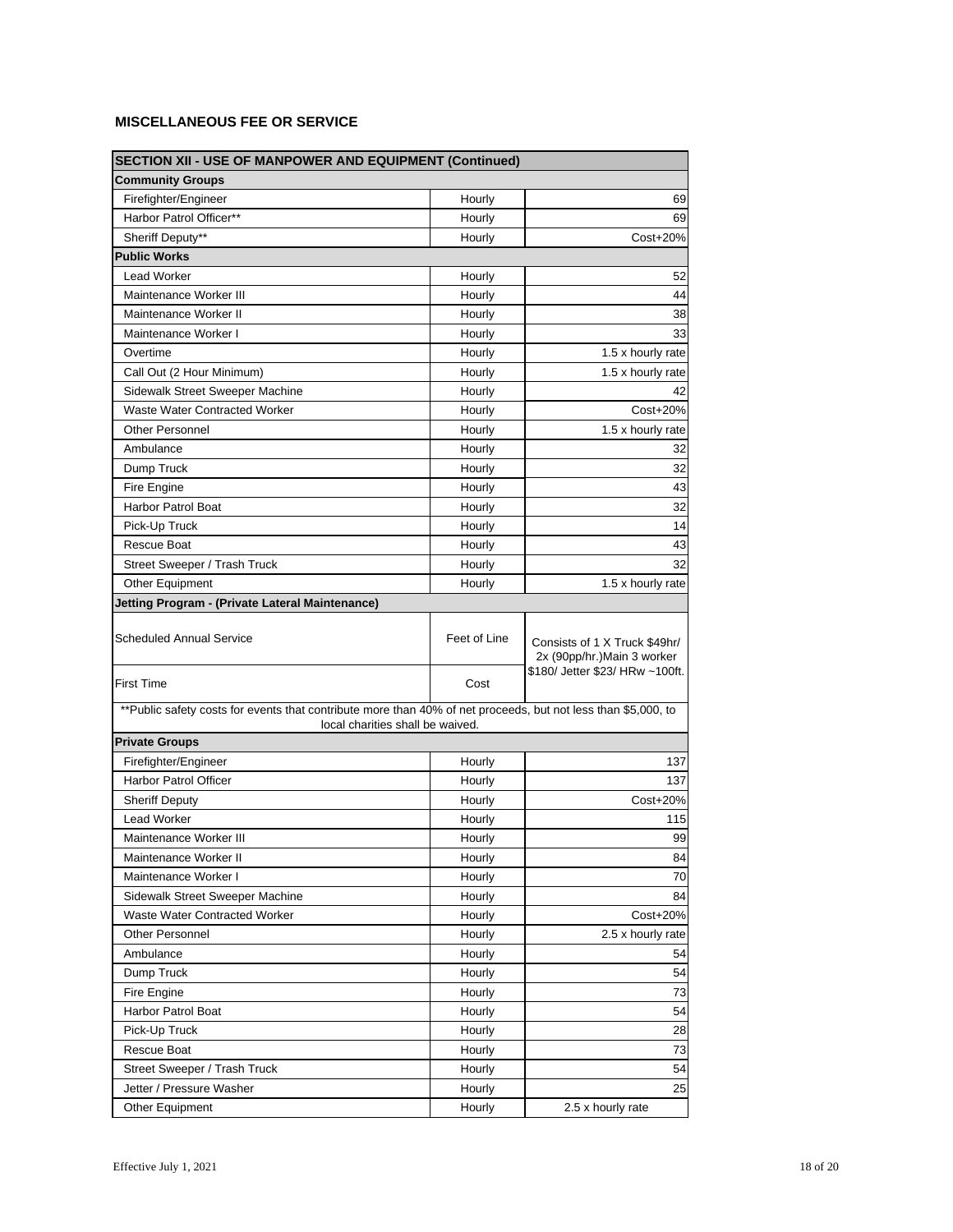#### **Community Services Detail FY 21-22**

#### <span id="page-19-0"></span>**Group Designations for Facilty Rentals:**

| Group 1 | City of Avalon sponsored or cosponsored event or program; agencies with a reciprocal<br>facility use and fee schedule; and governmental agencies (serving City of Avalon residents)<br>for business meetings and programs. |
|---------|----------------------------------------------------------------------------------------------------------------------------------------------------------------------------------------------------------------------------|
| Group 2 | Resident leagues or leisure classes (reoccurring weekly rental 8+ occurrences), resident<br>small not-for-profit organizations (those whose budget is less than one million dollars<br>annually).                          |
| Group 3 | Resident private use, resident large not-for-profit organizations (those whose budget is more<br>than one million dollars annually), Nonresident not-for-profit organizations.                                             |
| Group 4 | Resident commercial, business, and for-profit organizations.                                                                                                                                                               |
| Group 5 | Nonresident commercial, business, and for-profit organizations.                                                                                                                                                            |

Explanation: Allows fee modifications to provide discounted rates for resident and non-profit groups that conduct special events. Provides clear groups so special requests do not get sent to City Manager's desk.

#### Deposit: Insurance: **2) Skate Park Facility Rental Fee 1) Facilities Damage & Cleaning Deposit** A cleaning and security deposit of \$200.00 is required for all rentals at Tremont Hall and J.M.F for up to 200 people. For larger rentals the amount of the deposit for cleaning and damages will vary based on the facility and scope of event. The City requires all facility renters to obtain liability insurance naming the City of Avalon as additional insured as the property owner/lessor. The renter must obtain this on their own. The City of Avalon will assist in this process by providing a step-by-step guide on how to obtain the required insurance, which will include a list of affordable insurance agencies meeting our requirements. The renter no longer pays the fee to the City of Avalon as a pass through.

|             | Group 1   | Group 2 | Group 3 | Group 4 | Group 5 |
|-------------|-----------|---------|---------|---------|---------|
| <b>FY22</b> | No Charge |         | 61      | 92      | 124     |